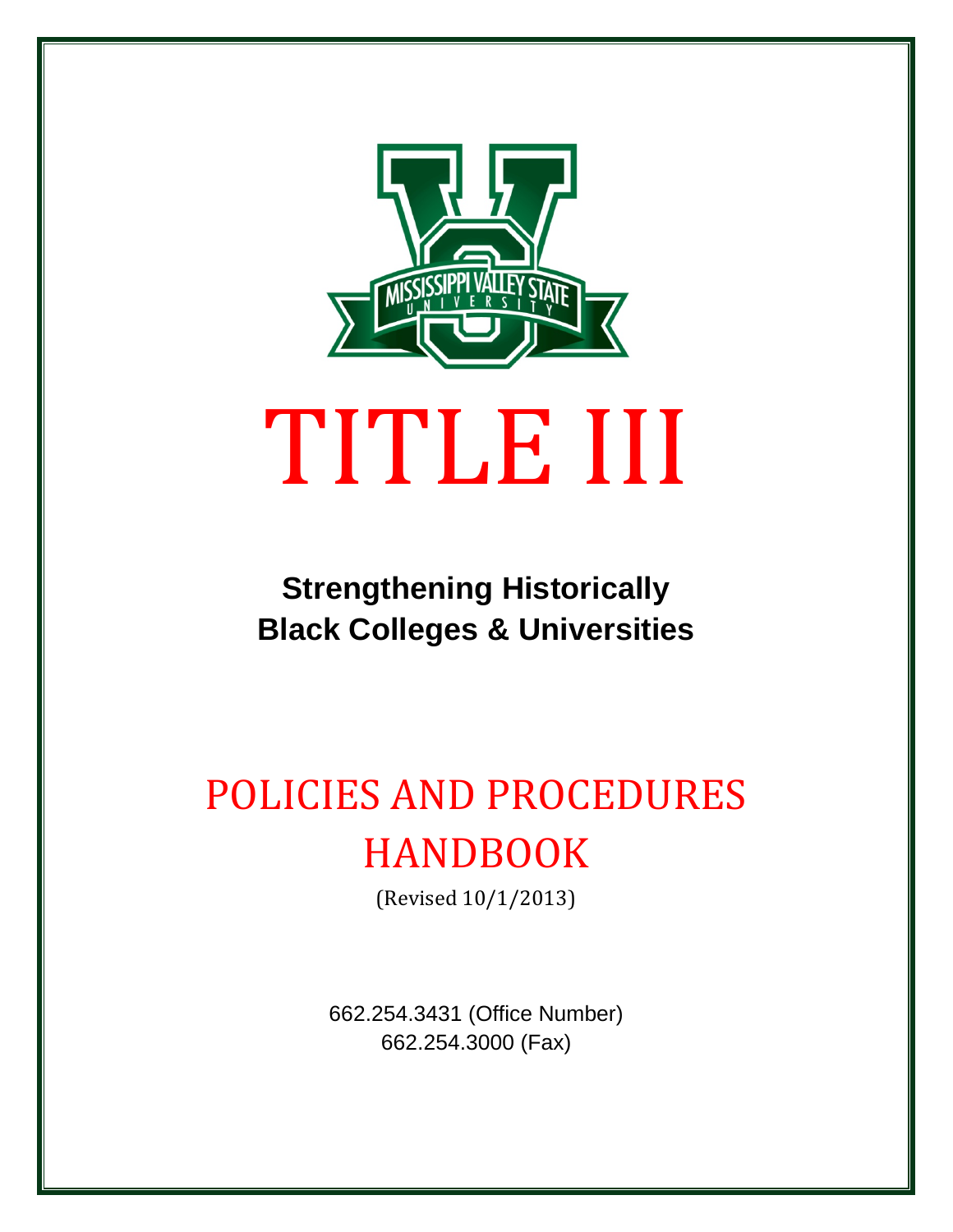# **TABLE OF CONTENTS**

<span id="page-1-0"></span>

|                                                       | Page           |
|-------------------------------------------------------|----------------|
| <b>Forward</b>                                        | 3              |
| <b>Introduction</b>                                   |                |
| ◆ Purpose                                             | 4              |
| ◆ Applicable Regulations                              | 5              |
| ◆ Relationship to University Mission                  | $\overline{7}$ |
| <b>Voluming this Handbook</b>                         | $\overline{7}$ |
| <b>Title III Administrative Structure</b>             |                |
| ◆ Administrative Office Staff                         | 8              |
| ◆ Role of Activity Directors/Coordinators             | 10             |
| <b>Administrative &amp; Operational Policies</b>      |                |
| <b>. Overview of Administrative Policies</b>          | 11             |
| <b>Operational Policies &amp; Procedures</b>          | 11             |
| ◆ Personnel                                           | 12             |
| ◆ Fringe Benefits                                     | 13             |
| ◆ Student Employment                                  | 13             |
| ◆ Budget Process                                      | 14             |
| ◆ Procurement                                         | 15             |
| ◆ Equipment                                           | 18             |
| <b>Equipment Management Requirements</b>              | 19             |
| ◆ Supplies                                            | 20             |
| ← Contracts                                           | 20             |
| ◆ Other Expenses                                      | 20             |
| ◆ Consultant Services                                 | 20             |
| ◆ Publications                                        | 22             |
| <b>Travel Policies &amp; Procedures</b>               | 22             |
| <b>Carryover Funding</b>                              | 24             |
| <b>Program Accountability and Evaluation</b>          | 25             |
| <b>Department of Education Reporting Requirements</b> |                |
| ◆ Time & Effort Reports                               | 27             |
| ◆ Maintenance of Records                              | 27             |
| ◆ Reports of Progress                                 | 28             |
| ◆ External Evaluation                                 | 29             |
| <b>Appendix</b>                                       |                |
| ◆ Frequently Asked Questions (FAQ's)                  | 30             |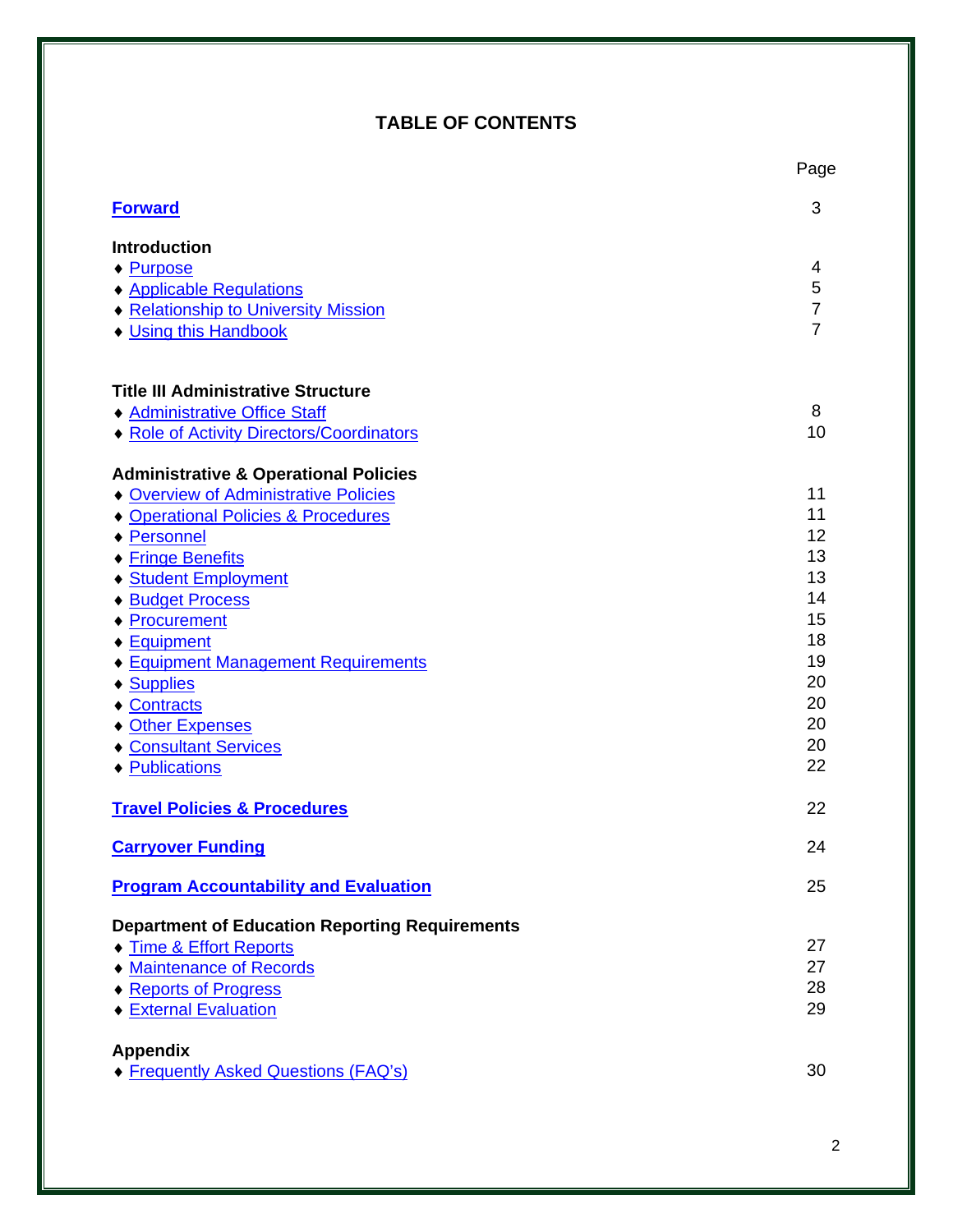#### **FORWARD**

<span id="page-2-0"></span>The Title III Policies and Procedures Handbook is prepared to assist University personnel in the implementation of activities funded by the Title III grant awarded to Mississippi Valley State University. It is designed to provide specific policies and procedures unique to the Title III HBCU program, to support the proper monitoring and evaluation of program activities and to ensure the appropriate expenditure of program funds. This Handbook serves as a resource document in carrying out the approved Plan of Operation.

Compliance with the guidelines and regulations included in this Handbook will ensure that the Federal grants are administered in accordance with Title III, Part B of the 1965 Higher Education Act, the U.S. Department of Education General Administrative Regulations (EDGAR), and other Federal directives, and affirms that Mississippi Valley State University has the documentation necessary to show compliance.

This Handbook will be updated as changes in policies are made by the U.S. Department of Education and/or Mississippi Valley State University. This Policies and Procedures Handbook is effective until replaced by an updated version or revised insertions.

[Return to Table of Contents](#page-1-0)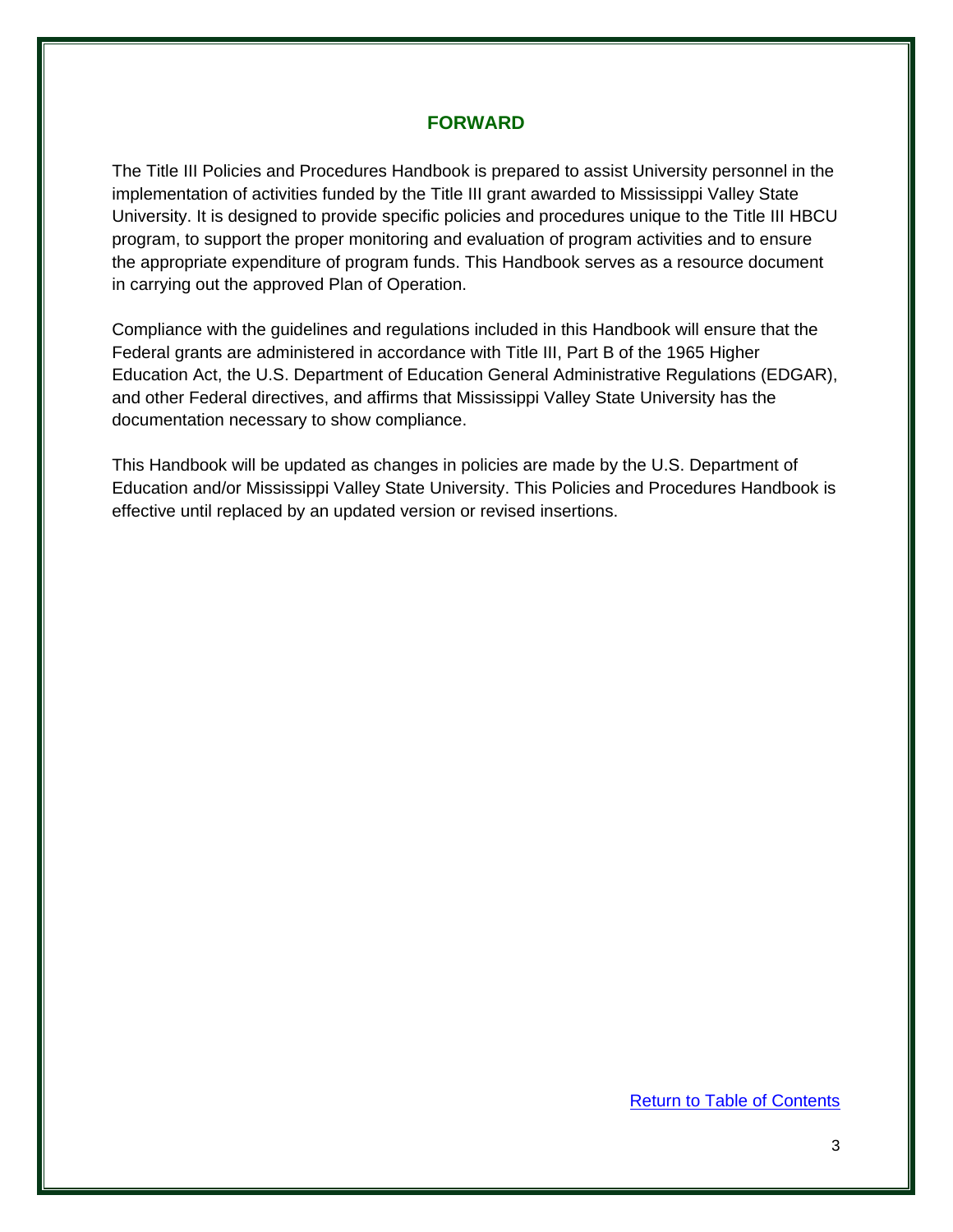## **INTRODUCTION**

#### <span id="page-3-0"></span>**Purpose**

The goal of the Strengthening Historically Black Colleges and Universities Act: Title III, Part B is to assist institutions like Mississippi Valley State University fund developmental activities that will help the University better fulfill its mission. Administered by U.S. Department of Education's Institutional Development and Undergraduate Education Service (IDUES), the Title III, Part B program supports improvements in educational quality, management and financial stability at qualifying postsecondary institutions. Funding is focused on institutions that enroll large proportions of minority and financially disadvantaged students with low per-student expenditures. The program provides financial assistance to help institutions solve problems that threaten their ability to survive, to improve their management and fiscal operations, and to build endowments. It is Mississippi Valley State University's responsibility to plan, implement and evaluate activities that indeed strengthen the institution and can therefore become institutionalized as part of its overall functions. The University's contract with the U.S. Department of Education is to manage the funds and report the results.

Title III, Part B funds may be used for:

- 1. Purchase, rental, or lease of scientific or laboratory equipment for educational purposes; including instructional and research purpose;
- 2. Construction, maintenance, renovation, and improvement in classroom, library, laboratory, and other instructional facilities; including purchase or rental of telecommunications and technology equipment or services;
- 3. Support of faculty exchanges, faculty development and faculty fellowships to assist in attaining advanced degrees in their field of instruction;
- 4. Academic instruction in disciplines in which Black Americans are underrepresented;
- 5. Purchase of library books, periodicals, microfilm, and other educational materials, including telecommunications programs materials;
- 6. Tutoring, counseling, and student service programs designed to improve academic success;
- 7. Funds management, administrative management, and acquisition of equipment for use in strengthening funds management;
- 8. Joint use of facilities, such as laboratories and libraries;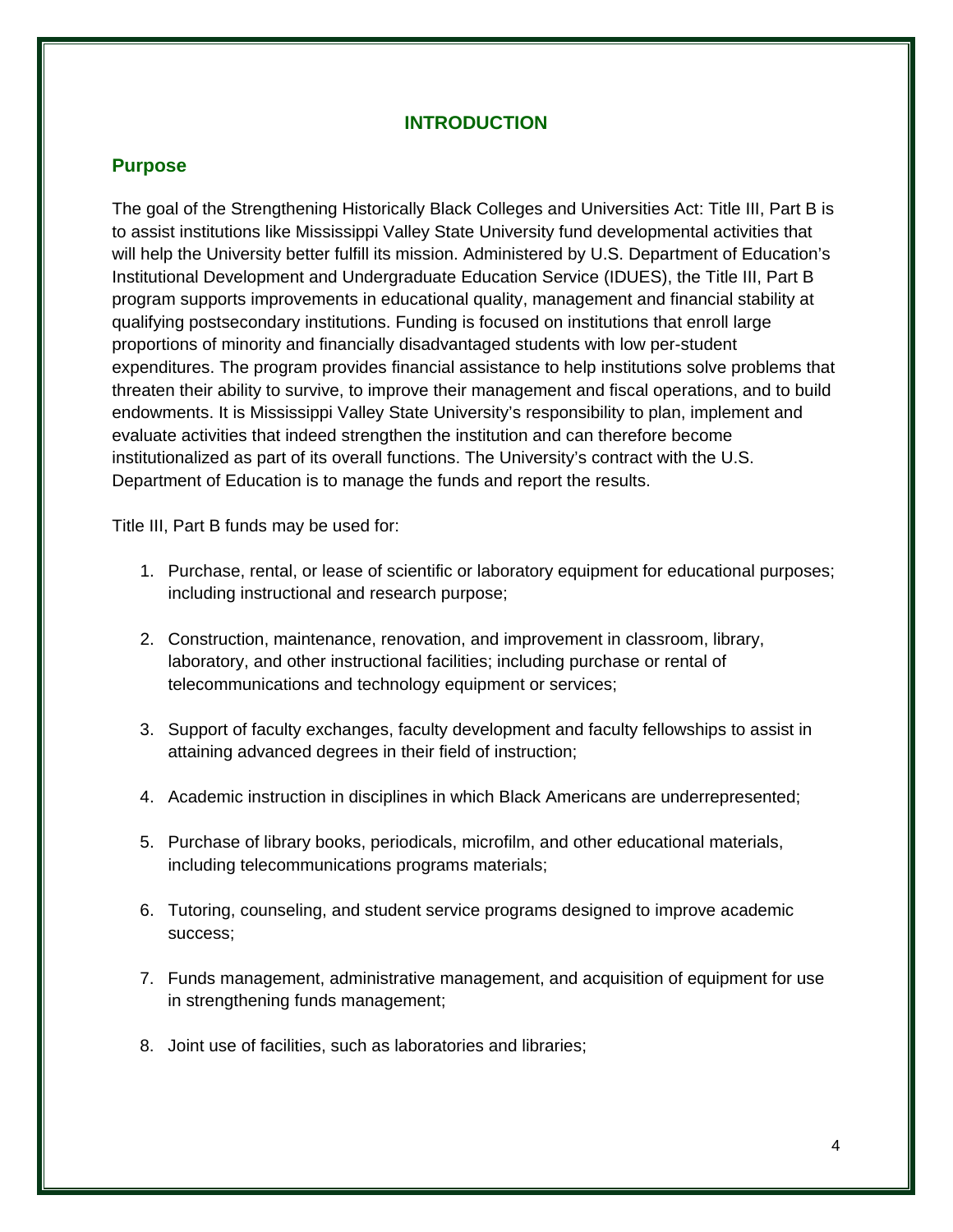- 9. Establishing or improving a development office to strengthen or improve contributions from alumni and the private sector;
- 10. Establishing or enhancing a program of teacher education designed to qualify students to teach in a public elementary or secondary school in the State that shall include, as part of such program preparation for teacher certification;
- 11. Establishing community outreach programs which will encourage elementary and secondary students to develop the academic skills and the interest to pursue postsecondary education;
- 12. Establishing or improving an endowment;
- 13. Acquisition of real property in connection with the construction, renovation, or addition to or improvement of campus facilities;
- 14. Education or financial information designed to improve the financial literacy and economic literacy of students or the students' families, especially with regard to student indebtedness and student assistance programs;
- 15. Services necessary for the implementation of projects or activities that are described in the grant application and that are approved, in advance, by the secretary, except that not more than two percent of the grant amount mat be used for this purpose; and
- 16. Other activities that carry out the purposes of the Title III legislation and are approved by the Secretary of the Department of Education.

# <span id="page-4-0"></span>**Applicable Regulations**

Federal Law (**EDGAR\*)** requirements and Federal auditing practices (OMB Circulars) may conflict with current University policies and practices. **In all cases**, Federal law will supersede policies and practices of Mississippi Valley State University.

The following regulations apply to those projects funded in whole or in part by the Title III program:

- 1) The Department of Education General Administrative Regulations (EDGAR) as follows:
	- a) Code of Federal Regulations (CFR): 34 CFR part **74** (Administration of Grants to Institutions of Higher Education, Hospitals, and Nonprofit Organizations).
	- b) 34 CFR part **77** (Definitions that Apply to Department Regulations).
	- c) 34 CFR part **79** (Intergovernmental Review of Department of Education Programs and Activities).
	- d) 34 CFR part **82** (New Restrictions on Lobbying).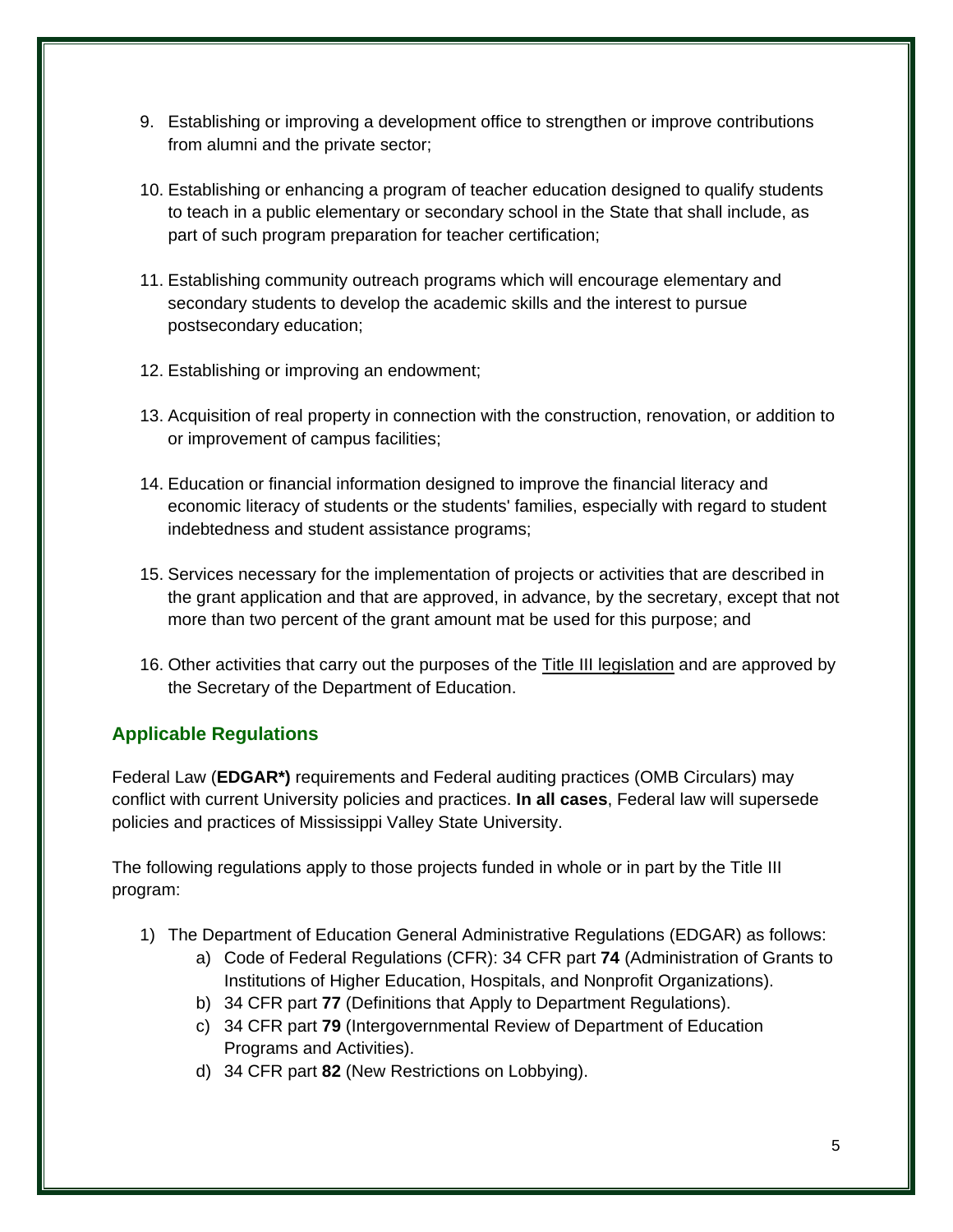- e) 34 CFR part **85** (Government-wide Debarment and Suspension Nonprocurement) and (Government-wide Requirements for Drug-Free Workplace (Grants)).
- f) 34 CFR part **86** (Drug-Free Schools and Campuses).
- 2) The regulations in CFR part **608** (Strengthening Historically Black Colleges and Universities Program).

## **[EDGAR Link](http://www.ecfr.gov/cgi-bin/text-idx?c=ecfr&SID=e021e2bed5999e76b53d9d5e60e22370&rgn=div5&view=text&node=34:1.1.1.1.21&idno=34)**

**[Cost Principles \(OMB Circular A-21\) Link](http://www.whitehouse.gov/omb/circulars_a021_2004) [Allowable and Unallowable Costs Guide](http://www.mvsu.edu/images/admin/spotedit/attach/542/Federal_Cost_Principles-Updated.pdf)**

#### **Other Limitations**

A grantee shall not use more than fifty percent (50%) of its grant for constructing or maintaining a classroom, laboratory or other instructional facility.

Funds awarded under the Title III Program must be used to **Supplement** and to extent practical, increase funds that would otherwise be made available for the purpose listed in 608.10 and 609 of the program regulations and in no case **Supplant** those funds.

- **Supplement** is defined as using grant funds to correct a deficiency in an existing activity or service, or to improve, enrich, or enhance an existing service or activity through the addition of new services or activities.
- **Supplant** is defined as substituting grant funds to pay for personnel, activities, services, or other cost that *were supported from other sources prior to the receipt of a grant* or such costs that are contained in the current institutional budget.

#### Supplanting - Supplemental Requirements

Title III grant funds may not support any service, program, or position that was supported by University resources prior to awarding of the Title III grant.

The following procedures will insure that Title III funds are used to supplement not supplant institutional funds:

| <b>University Funded Positions</b> |                                     | <b>Title III Funded Positions Requirements</b> |                                                     |
|------------------------------------|-------------------------------------|------------------------------------------------|-----------------------------------------------------|
|                                    | University continues to fund the    | $\bullet$                                      | Personnel paid by the University cannot be moved    |
|                                    | position                            |                                                | to Title III funding for performing the same duties |
|                                    | No Title III funds are used         |                                                | that were University funded.                        |
|                                    | Position is University contribution |                                                | Salaries for individuals pursuing terminal degrees  |
|                                    | to Title III Program                |                                                | under the Faculty Development component cannot      |
|                                    |                                     |                                                | be paid from Title III funds.                       |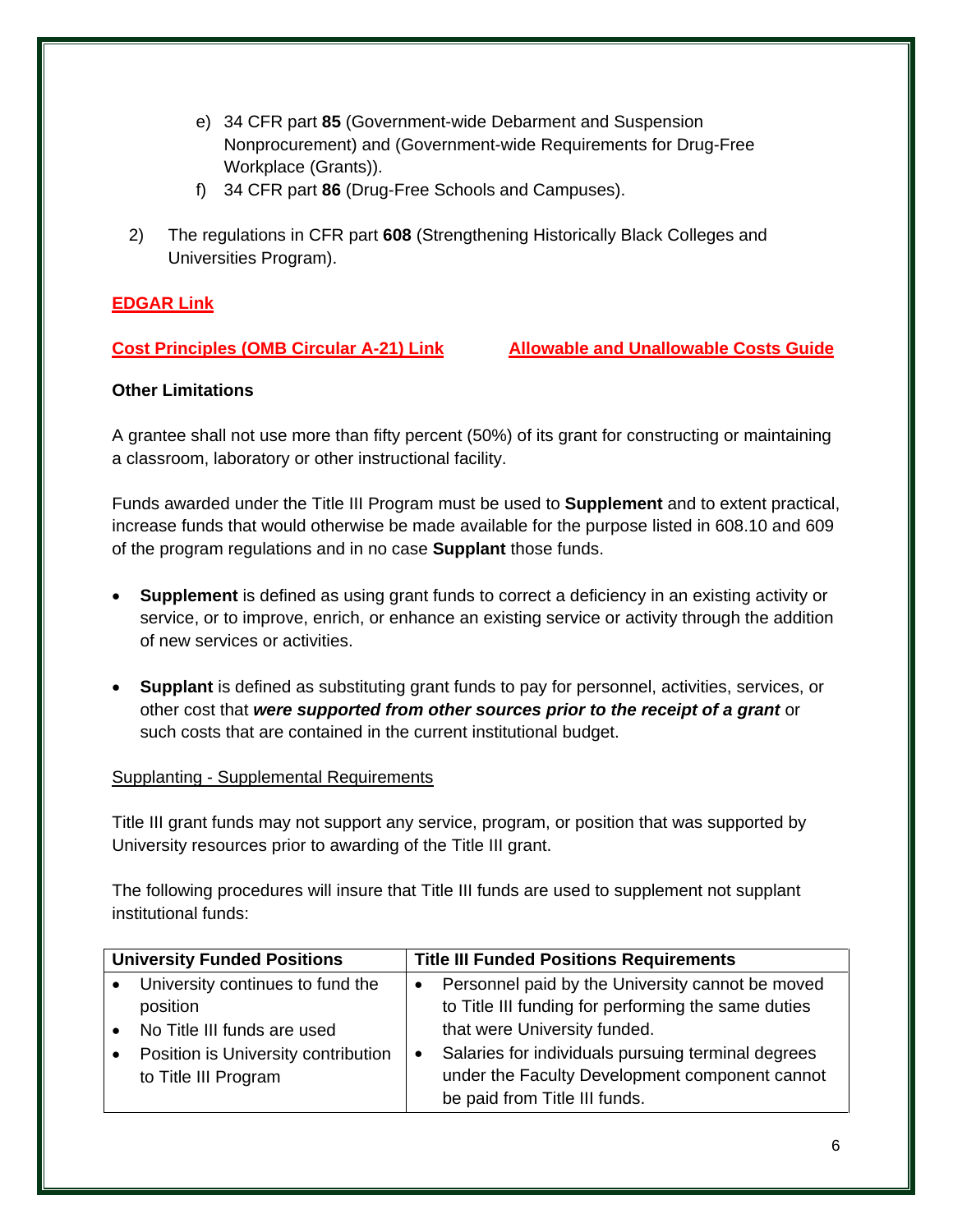# <span id="page-6-0"></span>**Relationship to University Mission**

#### **Mission Statement**

Mississippi Valley State University, located in Leflore County, is a Carnegie Master's I institution, which provides accessible, relevant and quality academic and public service programs. While the University has historically drawn the majority of its students from throughout the Delta, the institution recognizes the need to provide greater services to the south and east Delta areas. MVSU, which recognizes the need to be efficient, effective and productive in all of its operations, offers concentrated study in the arts, business, education, humanities, public services, pre-professional services, social sciences, sciences, social work, and technology.

Master's level programs are offered in criminal justice, business administration, teaching, elementary education, special education, environmental health and rural public policy.

The University also endeavors to provide additional programs that are vital and unique to the needs of the population it serves. MVSU emphasizes the study and applications of technology, basic and applied research, service learning, health and wellness, and economic and cultural affairs. The University expands its emphasis to incorporate an international focus on governmental, economic and cultural affairs. Out of this concept, the Delta Research and Cultural Institute provides the avenue for faculty and students to engage in theoretical and applied research on subject matter related to the cultural, social, economic and political concerns of the Delta.

The University's priority is to plan, implement and evaluate activities that support the mission, purposes and goals of the University. Each activity is governed by a set of objectives, and each objective is related specifically to one or more of the Institution's long-range goals. In order to ensure its continued success and the implementation of all planned activities, Title III Program Administration will:

- Recommend policies and develop procedures to ensure adherence to Federal regulations that provide a clear audit trail;
- Provide support services to facilitate maximum implementation of funded activities;
- Recommend policies and procedures to facilitate Title III proposal development and submission;
- Recommend changes to Activities which will enhance the program in line with expected goals and objectives.

## <span id="page-6-1"></span>**Using This Handbook**

This Policies and Procedures Handbook is designed to provide guidance and compliance directives in carrying out the objectives of the Title III Part B: Strengthening Historically Black Colleges and Universities grant at Mississippi Valley State University.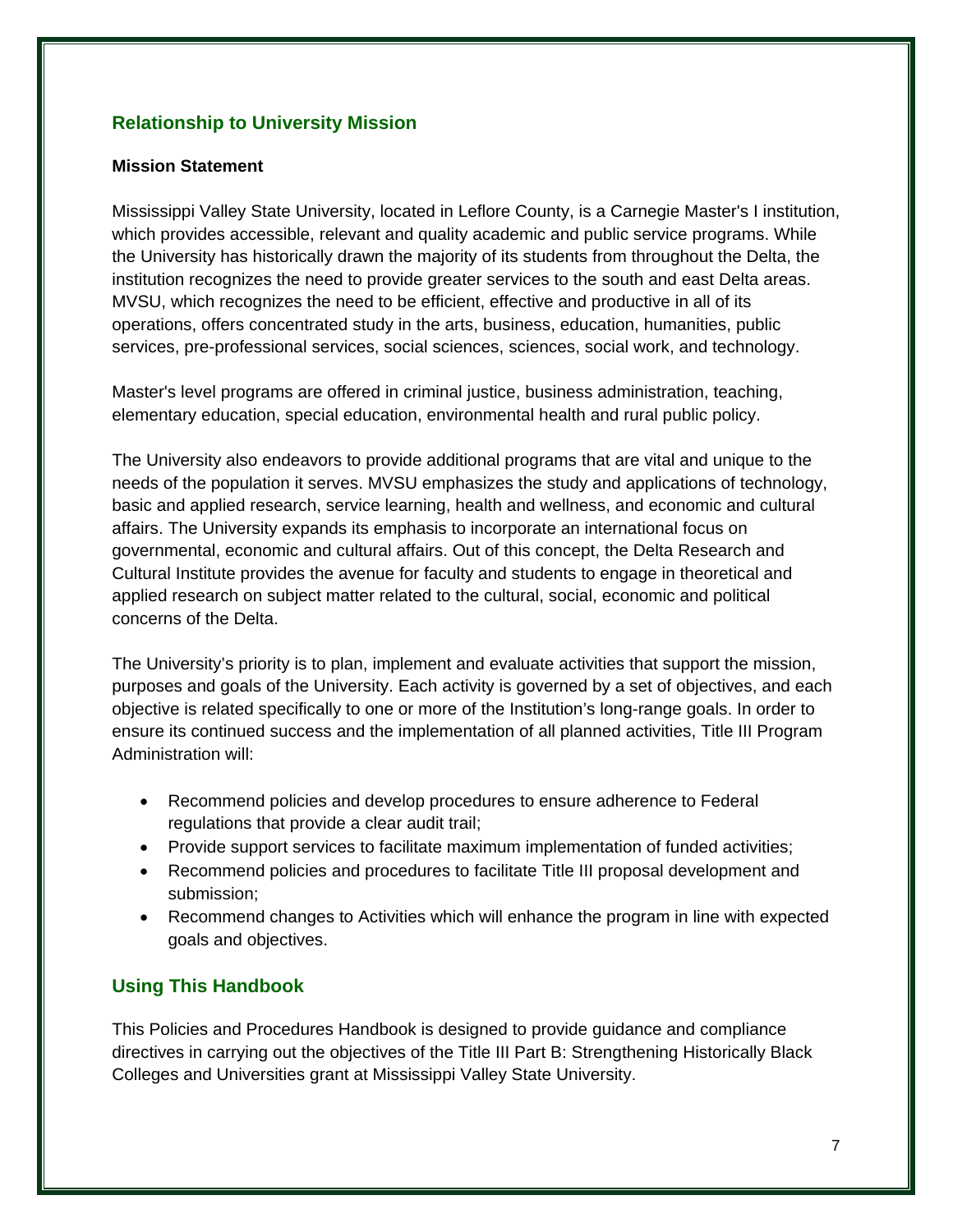Administrative procedures for the Title III funded activities follow the approved policies and practices of Mississippi Valley State University; however, Federal Law (EDGAR) requirements and Federal auditing practices (OMB Circulars) may conflict with current University policies and practices. In all cases, Federal law will supersede polices and practices of Mississippi Valley State University. This Handbook will be updated annually; however, periodic updates may be required to ensure that the University's policies and procedures reflect applicable Federal guidelines and practices.

The Title III Director is responsible for monitoring the completion of activity objectives and tasks, and the evaluation of projects according to the approved Plan of Operation. Additionally, the Title III Director is responsible for ensuring compliance with Federal expenditure guidelines. The University's contract with the Department of Education requires adherence to Federal rules and regulations. Continued funding of the Title III program requires full compliance with applicable regulations.

In support of our compliance efforts, this Handbook provides assistance to Activity Directors/Coordinators and other key personnel in carrying out the objectives and implementation strategy of the approved Plan of Operation. It is to be used as a guide for ensuring adherence to all guidelines and regulations listed.

As grant requirements change, revisions or additions to this Handbook will be necessary to ensure compliance. All Activity Directors/Coordinators **must** become familiar with the grant requirements included herein, keep up-to-date on all administrative procedures and ensure that policies and procedures are followed carefully. All persons using Title III funds should refer to this Handbook before charging any expenditures. Questions concerning Title III matters should be directed to the Title III Staff. The Staff of the Title III Office stand ready to assist you.

#### [Return to Table of Contents](#page-1-0)

#### **TITLE III ADMINISTRATIVE STRUCTURE**

Overall leadership responsibility for MVSU Title III Programs is vested in the position of the Director. Within Federal and Title III program guidelines, the President determines which projects will be supported with Mississippi Valley State University Title authorization, assists in designating Activity Directors/Coordinators, and plays a primary decision-making role with regard to Title III funds.

#### <span id="page-7-0"></span>**Administrative Office Staff**

**Director**: The Director of Title III is responsible for the overall implementation of the policies and procedures of the program and for ensuring conformance with all applicable Federal and University regulations. The Director ensures that the President's vision and priorities are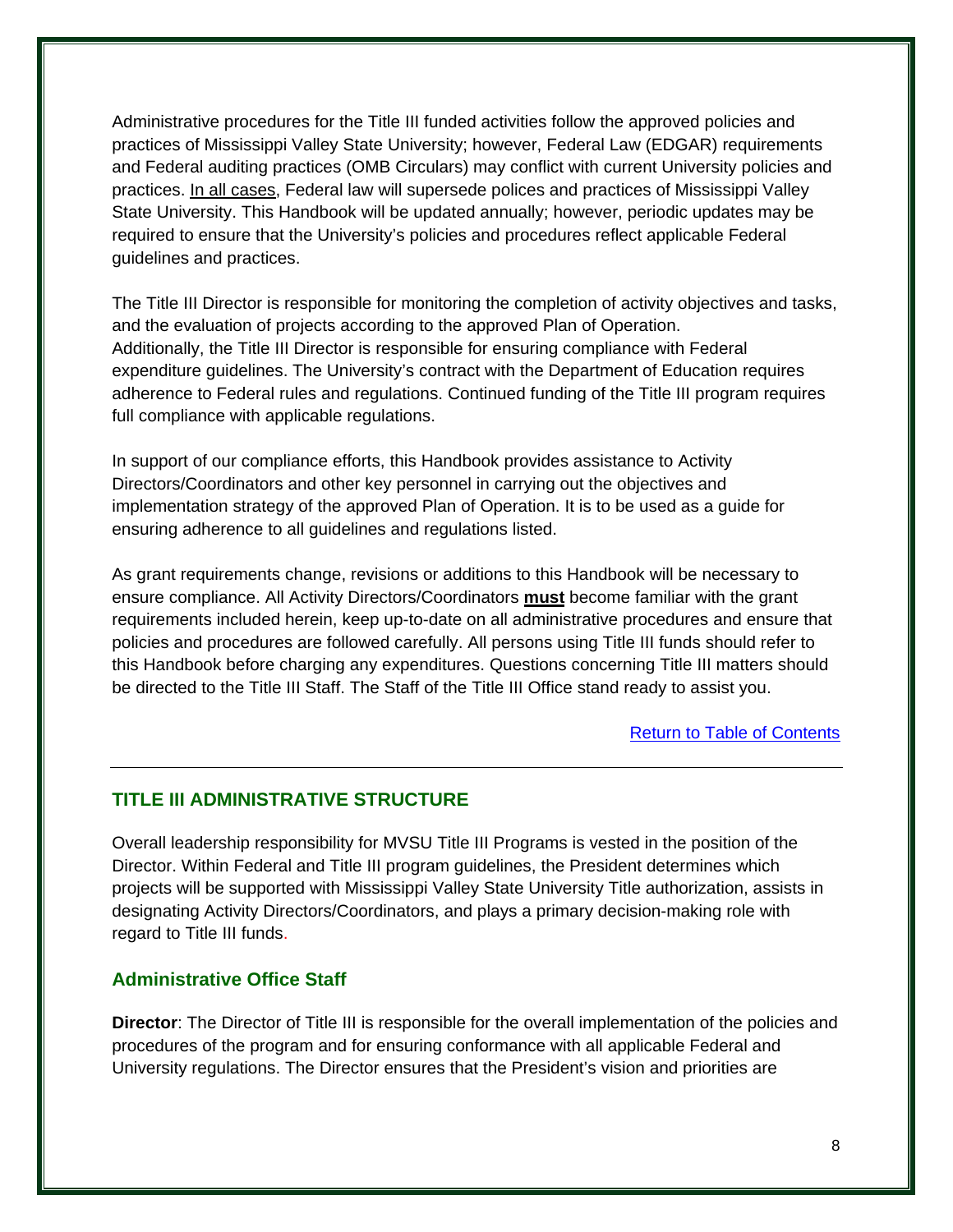reflected in all activities approved for funding, and serves as the President's official agent on all Title III matters.

## **The Director has the following responsibilities:**

- Act as a liaison between the US Department of Education and Mississippi Valley State University.
- Ensure that the implementation process for Title III activities is consistent with the regulations governing Title III as well as with University policies, procedures, and line/staff relationships.
- Facilitate the establishment of effective lines of communication to ensure that the Title III project operation is consistent with the goals of overall institutional development, institutional self-sufficiency, and grant objectives.
- Provide leadership for integrating all activities in the project with all other University staff and University operations.
- Approve all grant expenditures and maintain adequate authorization and audit trail records for all such expenditures.
- Work in collaboration with the Office of Business and Finance to ensure that an efficient system for fiscal controls and routine reporting of Title III funds is maintained.
- Communicate with the Title III Grant Program Officer in Washington, DC on the projected amount of funds remaining in a grant period.
- Report progress on activities including successes, and problems to the President.
- Refine or revise objectives of the Title III Activities as necessary and seek authorization from the US Department of Education for implementation changes.
- Hold regularly scheduled Title III staff meetings to assist Activity Directors/Coordinators in solving problems with achieving objectives, keep them informed of policy changes, and share with the public the success of projects.
- Use reports to monitor progress toward objectives and University involvement and institutional impact of each activity.
- Integrate the Title III objectives and activities into the University's strategic planning process.
- Represent Mississippi Valley State University at conferences and technical assistance workshops related directly to Title III activities.

**Program Specialist:** The Program Specialist is responsible for assisting with the daily management of the Title III program. The Program Specialist is charged with ensuring that Activity Directors/Coordinators comply with all applicable policies and procedures, the accomplishment of program objectives, and timely and appropriate expenditure of Title III funds. The Program Specialist serves as a liaison for Activity Directors regarding individual Activity budget issues and assist the Director in preparing the institution's annual Title III budget request. The Program Specialist will also be responsible for tracking and monitoring all Activity budget requests and expenditures to ensure compliance with applicable Federal and University fiscal policies. The Program Specialist will collect and analyze financial data; and assist in processing of budget revisions.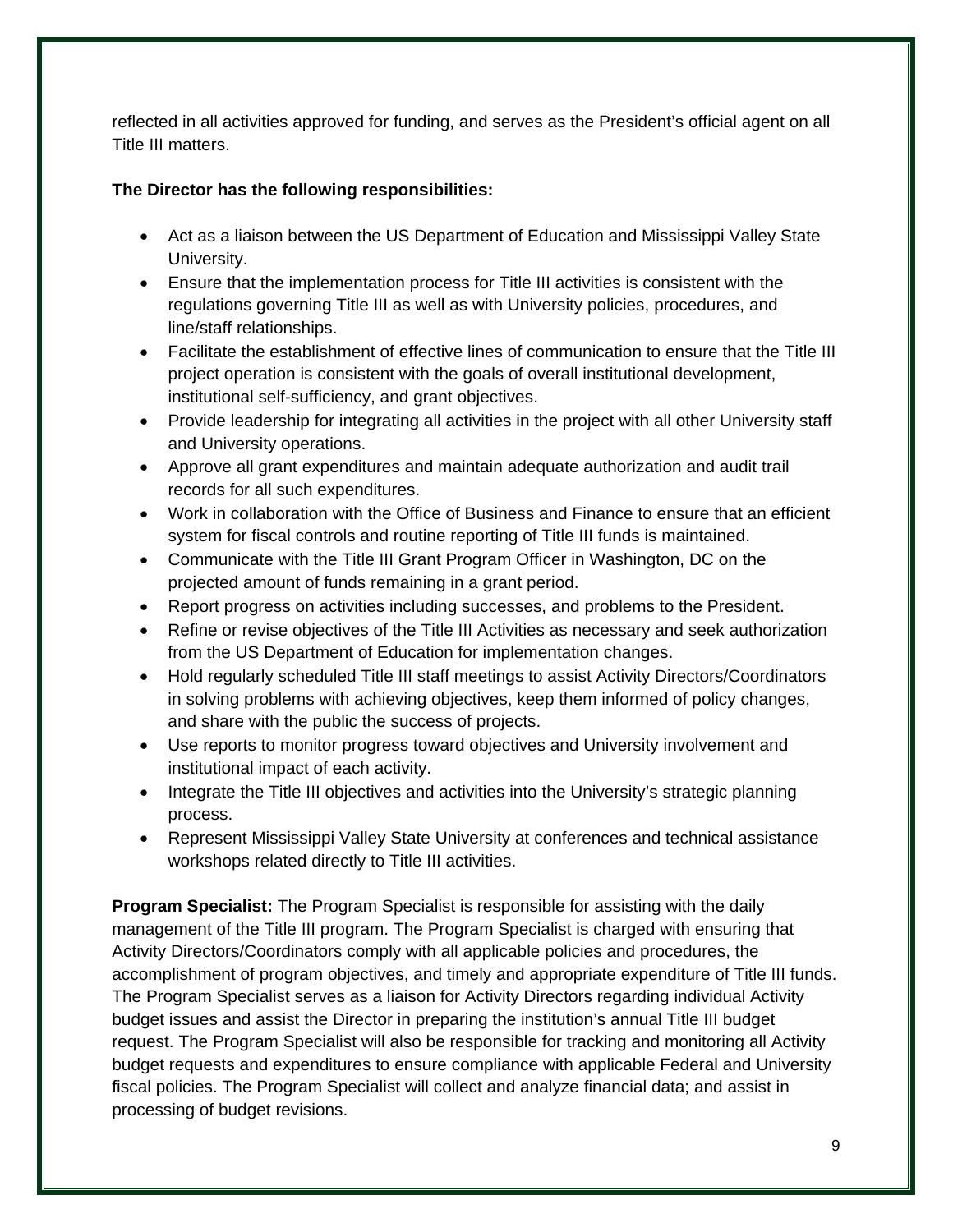# <span id="page-9-0"></span>**Activity Directors/Coordinators**

Activity Directors/Coordinators are responsible for carrying out the approved program plan of operation contained in the funded Title III Proposal and for achieving the identified objectives in their respective activities. Only Activity Directors/Coordinators may initiate requests for use of funds and their requests must be based upon the approved budget.

## **Activity Directors/Coordinators have the following responsibilities:**

- Day-to-day management of their respective activity and attend on-campus Title III meetings.
- Prepare complete and accurate reports of Activity progress for submission to the Title III Director's Office in a timely manner (i.e., quarterly activity progress reports; annual performance reports\*; related travel reports; time and effort reports and equipment inventories).
- Monitor and report the timely completion of assigned Activity tasks and milestones.
- Request Title III funds in accordance with approved Activity allocations and University procedures.
- Approval and "sign-off" authority on **ALL** Title III activity expenditures.
- Develop strategies for the completion of objectives in a timely manner.
- Monitor Activity budgets, and 'sign-off' on **ALL** approved budget expenditures.
- Provide Title III Director with a copy of Position Control Forms (PC05s) on each person hired and/or terminated, who receives salaries under Title III.
- Assisting the Title III Director with preparation of revised budgets and activity proposals for subsequent years funding.
- Perform other duties, which may be necessary to ensure that objectives of the Activity are achieved.

*Activity Directors/Coordinators will receive a performance evaluation annually based on 1) attendance at meetings; 2) timely submission of reports; 3) efficient expenditure of Title III funds; and 4) meeting program objectives. This evaluation will be used to support future funding allocations under the Title III Program*.

(\*Annual Performance Reports that reflect the impact that the Title III activity has had on the entire operational aspect of the University are to be prepared and submitted to the Title III office by October 31st of each calendar year.)

[Return to Table of Contents](#page-1-0)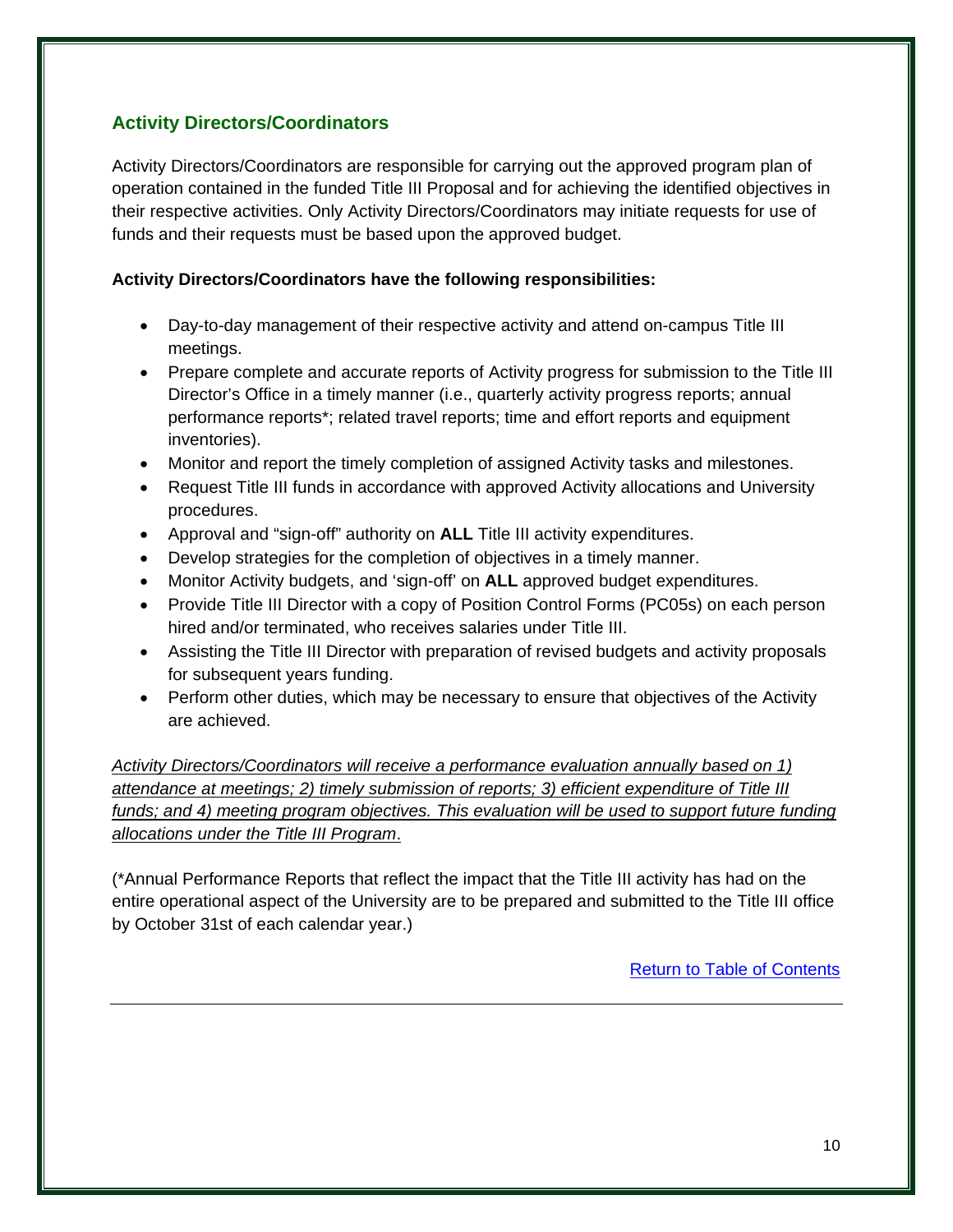# **ADMINISTRATIVE AND OPERATIONAL POLICIES**

## <span id="page-10-0"></span>**Administrative Policies**

All governing policies and procedures of the University are applicable to Title III personnel and activities.

No commitments, which require the use of the Title III funds, which are not specifically included in the approved Title III grant plan of operation shall be made. Questions concerning this should be directed to the Title III Office and clarity sought prior to making such commitments.

All requests involving expenditures from Title III budgets must be forwarded to the Title III Office to ensure clearance for allowability and availability of funds prior to submission to the Office of Business and Finance for final processing and prior to making any commitments. **Requests should be forwarded to the Title III Office in sufficient time (5 working days) to allow for clearance prior to processing. All Title III charges must be made to the appropriate line item.** Funds designated for one line item may not be used for another line item, unless appropriate budget revisions are requested and approvals granted by Title III Administration.

The University is required to spend Title III funds in a manner consistent with the provisions of the final approved operating plan. If modifications are necessary to the objectives and milestones of a particular activity as the program progresses, then such changes should be reflected in budgetary revisions. Budget revisions must be within Federal guidelines and must have the approval of the Title III Director.

Under no circumstances should a business arrangement be made with an outside vendor without satisfying all administrative requirements.

**Reimbursements will only be made for expenditures that were pre-approved prior to purchase.**

#### <span id="page-10-1"></span>**Operational Policies & Procedures**

Substantive changes in the scope and/or plan of operation of any Title III Activity **must be approved by the Department of Education in writing prior to implementation**. Requests for modification of any programmatic objective must be made through the Title III Director. If approved by the President, modifications will be included in our annual report submission to the Department of Education. Only after approval is received from the Department of Education can changes be effected. The Department of Education defines substantive changes to an institution's program as those changes which redirect the objectives and scope of an activity, changes in key personnel, international travel, and continuation of the project for more than three months without the direction of a Project Director.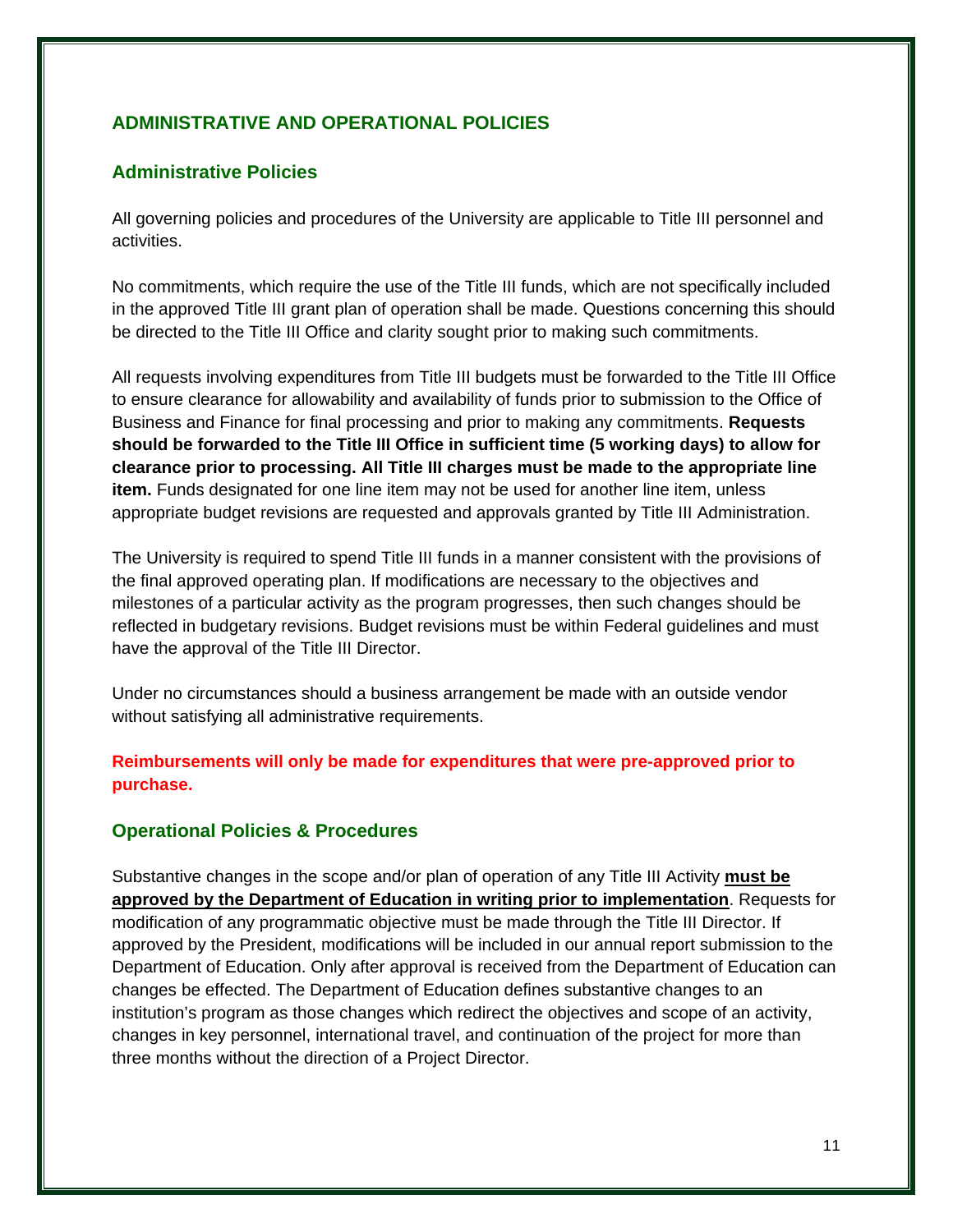## <span id="page-11-0"></span>**Personnel**

Personnel are to be hired in a nondiscriminatory manner according to the provisions stated in Mississippi Valley State University's Personnel Handbook. This category includes all full-time, part-time, and temporary employees who are supported by Title III funds. The Title III Director must be consulted to ensure that the hiring of persons for Title III activities is within the framework of the approved Plan of Operation and to ensure that appropriate funds are available to accommodate the action. **Title III funds may not be used to supplant the use of University funds in the hiring process.**

#### **The following actions must be completed for all persons being paid with Title III funds:**

- Prior to any announcement, interview or filling of a vacant position, departments having vacant positions must prepare and submit to the Title III Office, a [Personnel Requisition](http://www.mvsu.edu/images/admin/spotedit/attach/207/PERSONNEL_REQUISITION._Exh._29A.08.1.pdf)  [Form](http://www.mvsu.edu/images/admin/spotedit/attach/207/PERSONNEL_REQUISITION._Exh._29A.08.1.pdf) for faculty or staff. Forms are to be completed and properly signed. If approved, the Title III Office will submit the forms to the Office of Business and Finance and then to the Office of Human Resources for execution.
- A Position Control New Hire Form [PC05NH](http://www.mvsu.edu/images/admin/spotedit/attach/392/PC05NH_3-13.pdf) or [PC05SF](http://www.mvsu.edu/images/admin/spotedit/attach/392/PC05(SF)1-13.pdf) (for internal transfer) must be initiated for any position that will be funded by Title III. The requisition will be initiated by the Activity Director/Coordinator and routed to the appropriate department head and/or Vice President for initial approval. Once approved, these should be routed to the Title III Director for processing. Please allow ten (10) working days for processing by the Title III Office and Human Resources.
- The Title III Director will coordinate this approval process to determine the sources of funding used for the position.
- Personnel funded by Title III should not be hired or terminated without notifying Title III Administration. It is the responsibility of the Activity Directors/Coordinators to ensure these actions are routed through the Title III Office.
- It should be noted that the University is not obligated to offer appointed personnel the budgeted salary amount. Salaries are based on equity, expected duties and responsibilities, experience and qualifications needed to perform the assigned duties in a particular position.
- **Individuals hired should clearly understand that they are being supported by Federal funds and that their employment is contingent on the receipt of those funds and the overall success of their Activity.**
- Monthly new hires should start on the  $1<sup>st</sup>$  or  $15<sup>th</sup>$  of each month.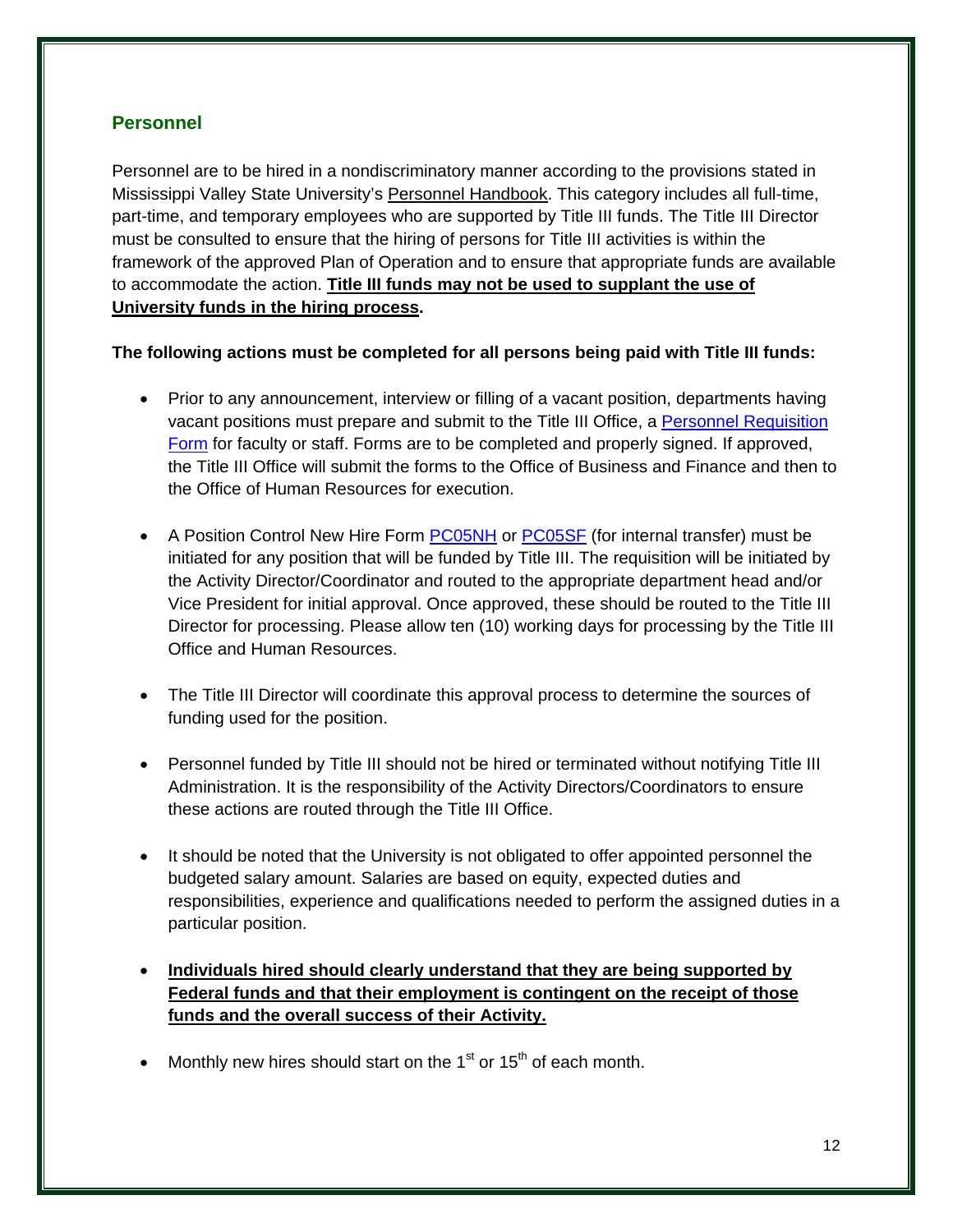# <span id="page-12-0"></span>**Fringe Benefits**

Fringe benefits are available to persons supported by Title III funds, as allowed by University policy. Benefits are available to regular employees who work a normal schedule of at least 20 hours per week or 80 hours per month. For more information concerning benefits, please contact the Department of Human Resources.

# <span id="page-12-1"></span>**Student Employment**

Student employment under Title III-funded activities is an appropriate and beneficial use of resources. It is expected that student work assignments will be directly linked to an approved Title III Activity and that these assignments will be value-added experiences for the students. Activity Directors/Coordinators are also expected to budget and closely monitor the expenditure of student wages. This should include ensuring that funds are available and adhere to all Department of Education and University regulations regarding student employment.

The Title III student employment process requires coordination with 1) Title III Office, 2) Office of Business and Finance, 3) Office of Human Resources, and 4) Payroll. The decision to employ a particular student worker under Title III Programs rests solely with the Activity Director/Coordinator and the Title III Director. The following conditions apply to all Title III student assistants:

- Student assistants normally work during regular University operating hours unless otherwise approved.
- **STUDENT ASSISTANTS WILL NOT BE PAID FOR WORKING ON OFFICIAL UNIVERSITY HOLIDAYS. IN NO CASE SHOULD A STUDENT BE PAID FOR HOURS NOT ACTUALLY WORKED.**
- Student work assignments must be tied to the specific funded Activity or the day-to-day operation of the unit directly supporting the Activity.
- During the Fall and Spring semesters, students may work up to twenty (20) hours a week,
- **Students MUST be enrolled in at least 6 credit hours during the fall, spring, and/or summer semesters in an undergraduate program.**
- **Students may not under any circumstances work in more than one Title III-funded position.**

**Employment of Non-Citizen Students**

**NOTE: Federal regulations provide some limitations on the employment of non- U.S. citizens. Refer all questions regarding a non-citizen student's eligibility to work to the Title III Office and/or Office of Human Resources.**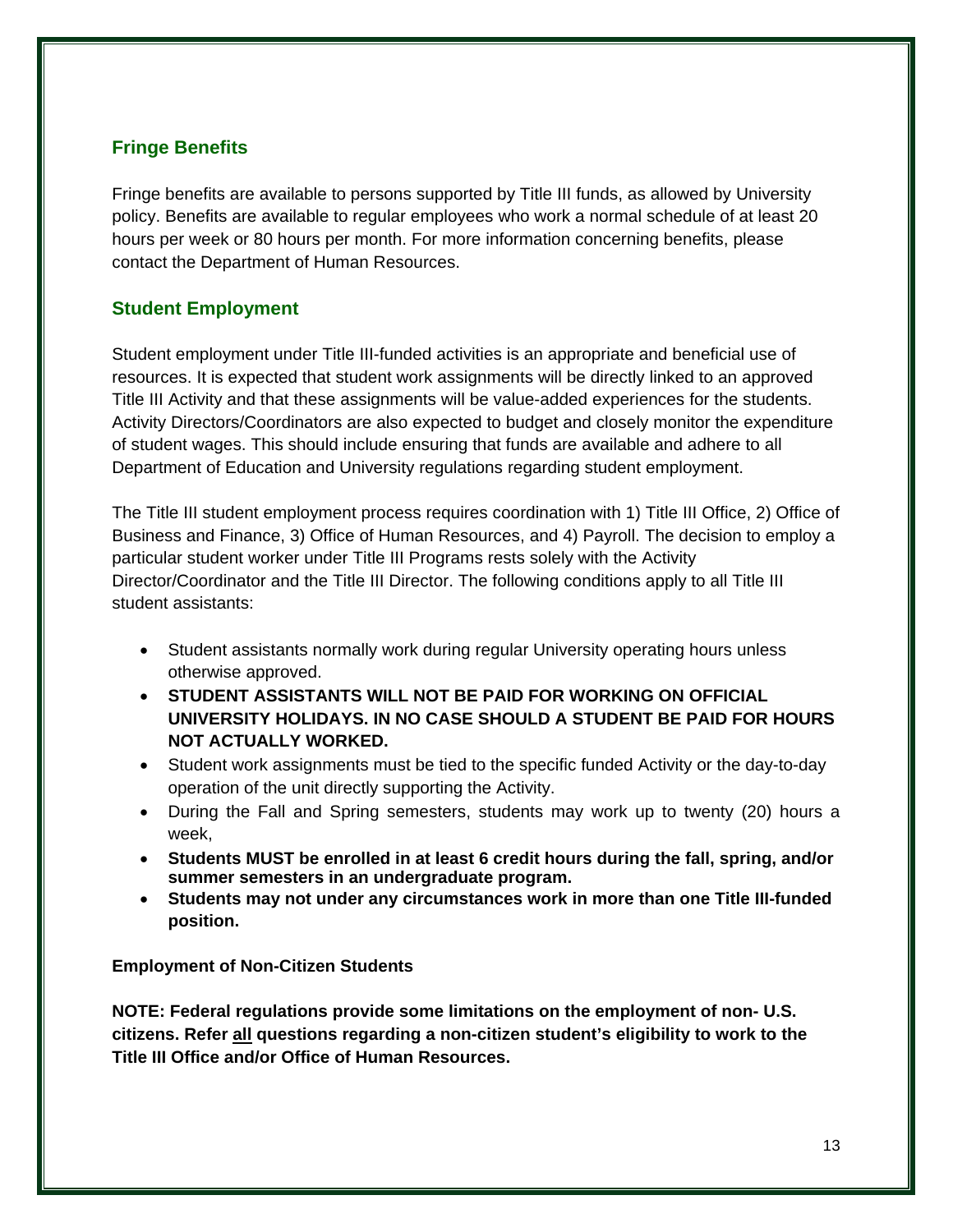Student workers who are non-citizens may be employed using Title III funds under the following conditions:

- Enrolled full-time in a degree-granting program at the University.
- Provide visa documentation of their eligibility to work in this country.
- Abide by any other regulations mandated by the University's Office of Human Resources.

#### **Processing Student Employment Requests**

Certain procedures must be carried out prior to hiring student employees funded through Title III Programs:

- Job descriptions are to be developed and posted in the respective Activity's area. Notice of job opportunities should also be displayed in areas frequented by students; all students may apply for these positions. A current job description for each position must be submitted to the Title III Office and kept on file in the Activity Director/Coordinator's office.
- Information on available student employment opportunities must be sent to the Title III Office. This information will be included in the Activity's file and will assist the Title III Office in responding to inquiries regarding employment opportunities.
- Before a student can begin working **and** in order for student wage requests to be processed in a timely manner, the Activity Director/Coordinator must ensure that all of the following forms are completed two weeks (10 working days) prior to the student's start date:
	- $\checkmark$  Mississippi Valley State University Part-time/Contractual Employment Packet\*
	- $\checkmark$  Proper identification

*\*The packet can be obtained from the Human Resources Department.*

## <span id="page-13-0"></span>**Budget Process**

Each Activity Director/Coordinator will be provided with an annual line item budget, access to view expenditures through the MVSU shared drive (L:/), and periodic financial status reports. Status reports should be carefully reviewed against the records and documentation maintained by the Activity and any discrepancies noted should be shared with the Title III Director.

# **Periodic budget analysis should also be conducted by the Activity Directors/Coordinators to ensure that Title III funds are being spent in a timely and efficient manner. The expectation is that annual funds will be utilized in a manner which**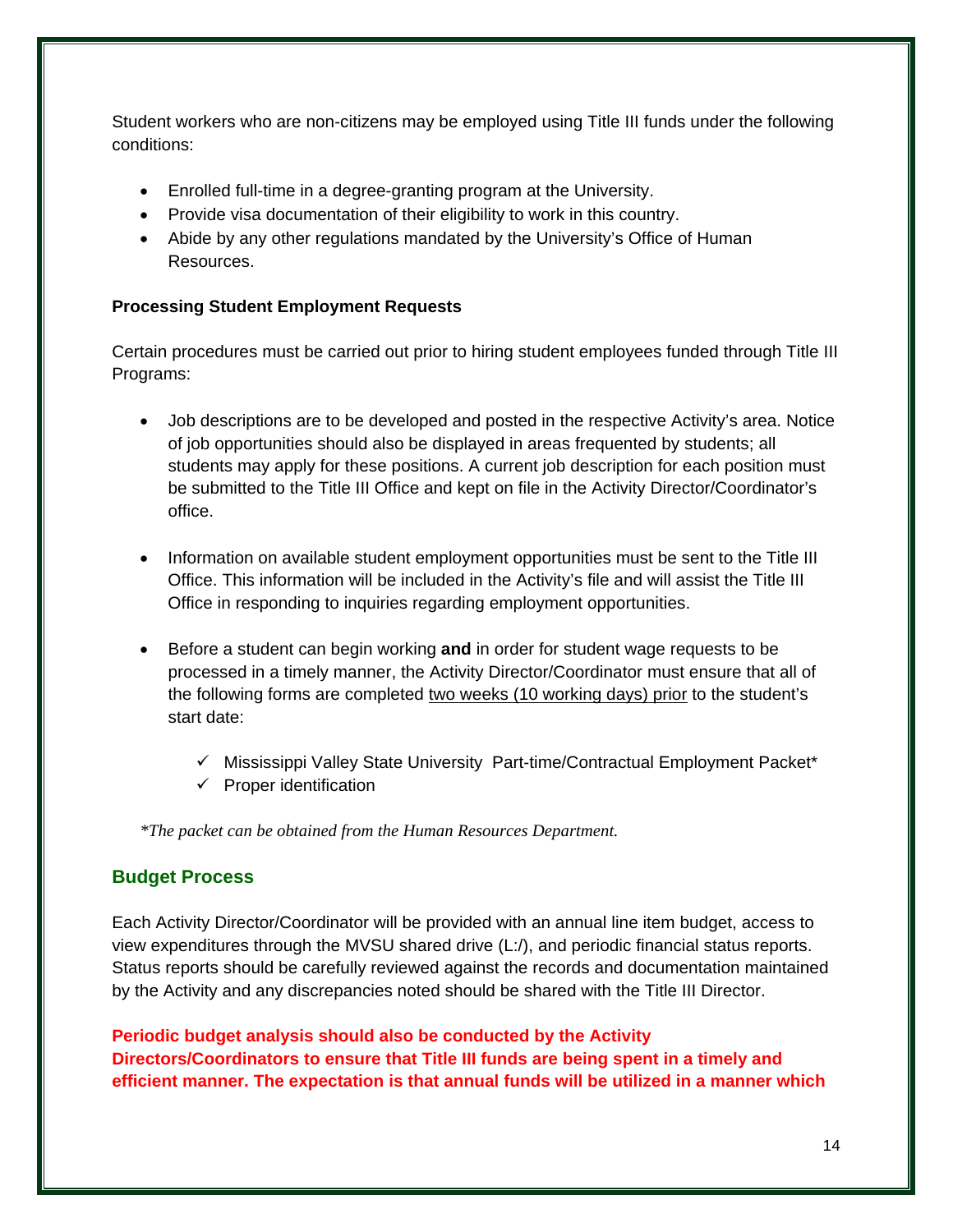## **ensures that the objectives of the Activity are accomplished. Any deviations or discrepancies should be explained in Quarterly Performance Reports**.

Activity budgets must be tied to the approved program Plan of Operation and consistent with the intent of the Department of Education in carrying out the objectives of Title III Programs.

## **Budget Revisions**

The procedures for requesting budgetary revisions are the same as those for the regular programs of the University with some modifications.

- The [Budget Transfer Form](http://www.mvsu.edu/images/admin/spotedit/attach/392/Budget_Transfer_1-13.pdf) may be obtained from the Office of Business and Finance webpage.
- The form must be returned to the Title III Office with appropriate signatures.
- When the review and approval form is completed by the Title III Director, the Budget Transfer form will be forwarded to the Office of Business and Finance.

**Activity Directors/Coordinators are expected to carefully monitor their program objectives and related expenditures to ensure that milestones are being completed in a timely manner and that expenditures are commensurate with accomplishments. Each activity is limited to four (4) budget revisions per year.**

#### **Budget Transfers Between Activities**

Due in part to a provision cited in 34CFR [74.25] of EDGAR, the transfer of funds from one activity to another during a grant year is permitted with the approval of the Title III Director.

All budget transfer requests:

- Must be to carry out activities that are within the approved scope of the application
- Must meet the test of reasoning: reasonable, allocable, and allowable
- Must meet other Federal statutes, regulations, and grant conditions

## <span id="page-14-0"></span>**Procurement**

The purchase of goods and services is governed by the policies established by the Mississippi Valley State University Purchasing Department and outlined in the [Procurement Manual](http://www.mvsu.edu/images/admin/spotedit/attach/563/2012_Revised_Procurement_Manual.pdf) (available from the Purchasing Department). **Please note that special conditions apply to the use of the Procurement Card as it relates to the Title III Program.** Procurement that is pursued in a manner that is inconsistent with these policies will be disallowed by the Title III Office.

The Activity Director/Coordinator must adequately describe procurement needs. All requests (online and paper) must be typed and include justification based on the activity's goal before it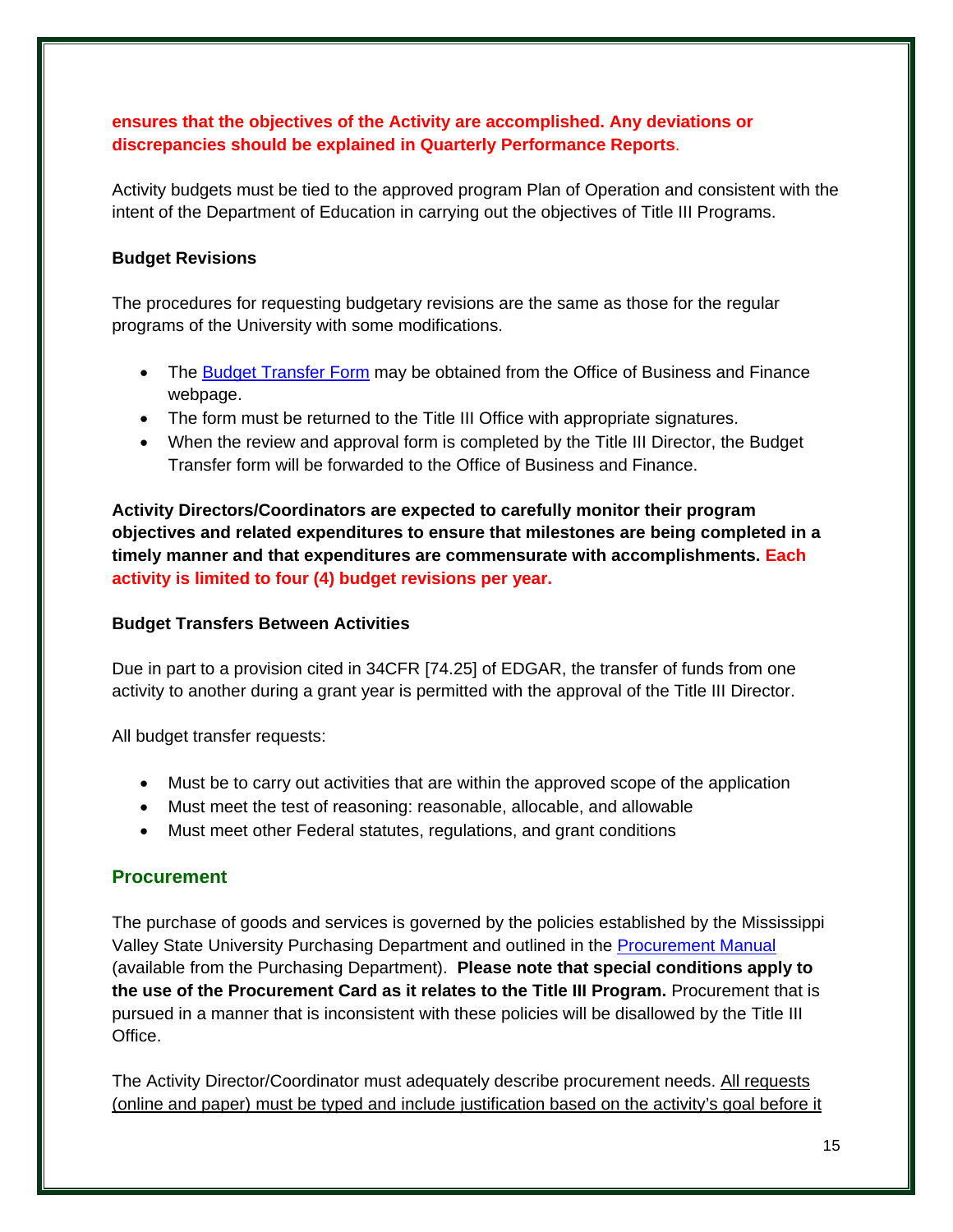can be approved by the Title III office. After the request is approved by the Activity Director/Coordinator and/or senior administrator(s), if applicable, it is forwarded to the Title III Office for processing and for signature by the Director. A copy of the approved requisition will be maintained in the Activity file in the Title III Office. The request is then submitted to the Office of Business and Finance for processing.

#### **Note**:

- 1. If the item(s) or service requested is not part of the approved budget, a separate amendment to the project budget and justification must accompany the request for approval.
- 2. When items are on competitively bid state contracts, the commodities must be purchased from the contracted supplier at the specified prices unless there is some special exemption.

## **Purchase Justifications**

**All purchase/check requisitions require prior approval by the Title III Director and must be justified based on the activity's goal before it can be approved and processed**. After listing the item(s) in the DESCRIPTION AND SPECIFICATIONS section, include a Title III justification that identifies the goal and the specific objective for the item(s) being purchased. This will ensure that the purchase is listed as part of the approved budget for the year. In some instances, you may be asked to provide additional justification by the Title III Office and/or the US Department of Education.

All requests for supplies, equipment, services, rentals, subscriptions or any other transactions that involve an expenditure of University and Title III funds require the initiation of a purchase requisition. Requisition for items with an individual cost of \$5,000 or more must be accompanied by two (2) quotes, each quote provided by a different vendor. Requisitions for services in amount exceeding the small purchase threshold (currently fixed at 41 U.S.C. 403 (11)  $$ currently \$25,000) must gather the product specification(s) and other required information and bring them to the Procurement Office to request that a formal bid be done by the Purchasing Department.

When preparing requisitions for processing, one should include on the form the department (Title III and the name of the activity), the Activity number (if applicable), and the date that the requisition is prepared. When bids or quotes are not required by University policy, the name of a suggested vendor should be indicated on the documents. Solicitation for goods and services must provide all the following:

• A clear and accurate description of the technical requirements for the material product, or service to be procured. In competitive procurements, descriptions shall not contain features, which unduly restrict competition.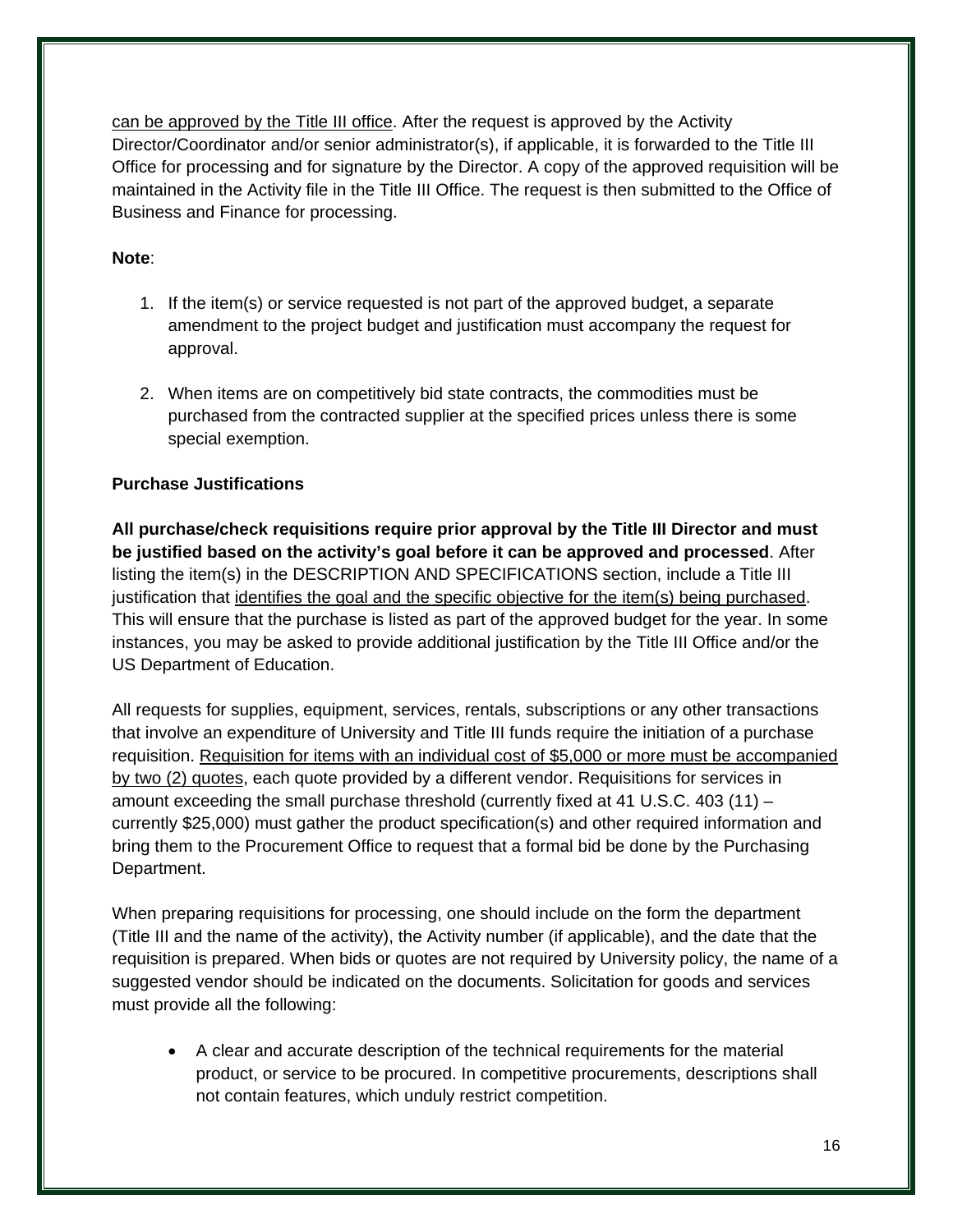- Requirements, which the bidder/vendor must fulfill, and all other factors to be used in evaluating bids or proposals.
- A description, whenever practicable, of technical requirements in terms of functions to be performed or performance required, including the range of acceptable characteristics or minimum acceptable standards.
- The specific features of a brand name or description that bidders are required to provide when these items are included in the solicitation.

In accordance with the Department of Education General Administrative Regulations (EDGAR), recipients of Federal awards, such as Title III, shall take the following steps:

- Ensure that small businesses, minority-owned firms, and women's business enterprises are used to the fullest extent practicable.
- Make information on forthcoming opportunities available and arrange time frames for purchases and contracts to encourage and facilitate participation by small businesses, minority-owned firms, and women's business enterprises.
- Consider in the contract process whether firms competing for larger contracts intend to subcontract with small businesses, minority-owned firms, and women's business enterprises.
- Encourage contracting with consortiums of small businesses, minority-owned firms and women's business enterprises when a contract is too large for one of these firms to handle individually.
- Use the service and assistance, as appropriate, of organizations such as the small Business Administration and the Department of Commerce's Minority Business Development Agency in the solicitation and utilization of small businesses, minorityowned firms and women's business enterprises.
- In all cases, the procurement process must be in conformance with EDGAR, Sections:
	- o 74.44 Procurement procedures
	- o 74.45 Cost and price analysis
	- o 74.46 Procurement records
	- o 74.47 Contract administration
	- o 74.48 Contract provisions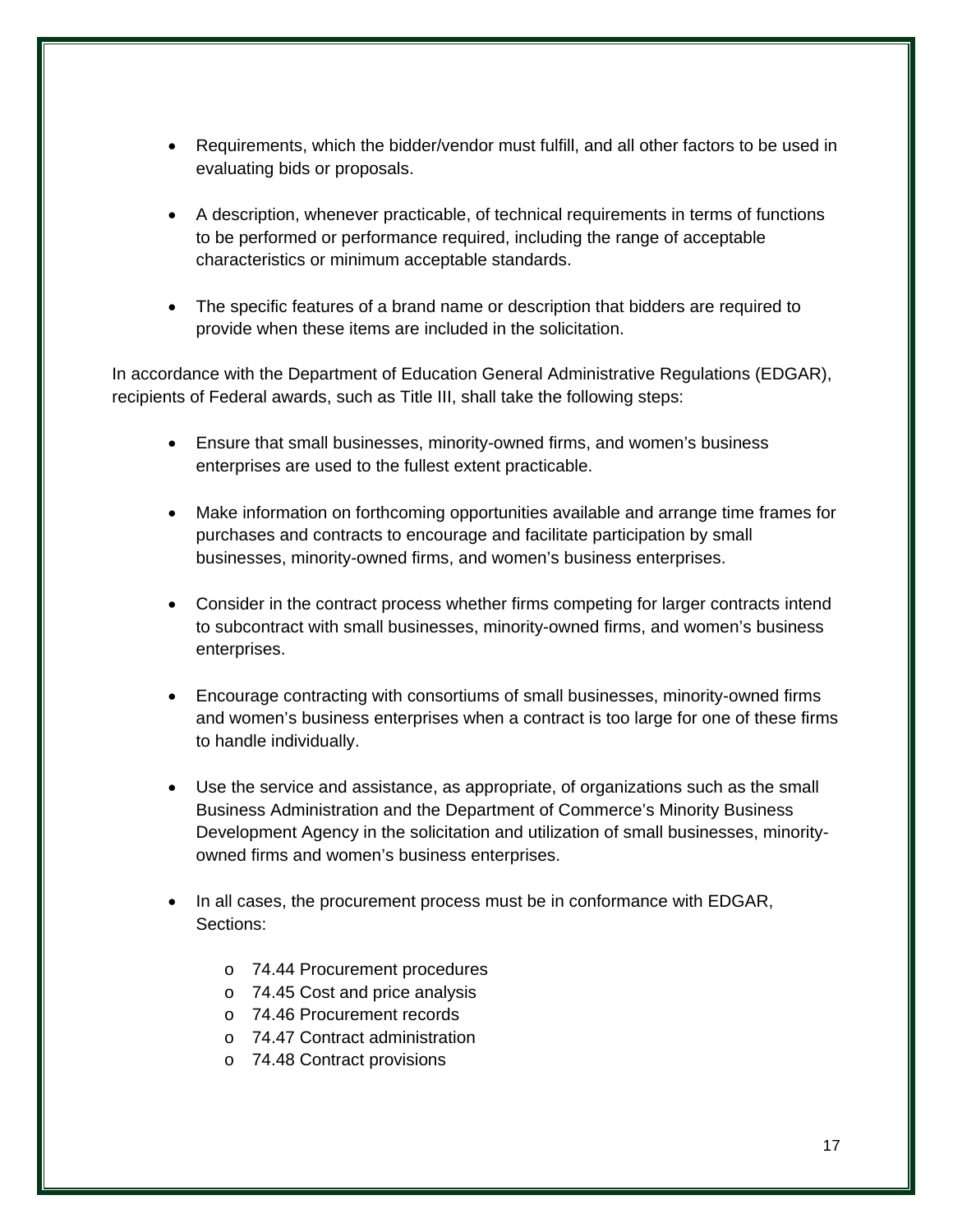## **An authorized representative of the Academic Computer Services/Information Technology Department must sign off on all computer and/or software purchases. Procurement Card Purchases (P-CARD)**

The University Procurement Card is designed to provide an efficient and effective way to make small dollar purchases. Since all Title III purchases require prior approval, there will be only one P-Card for the Title III program. **The card is used for supplies, incidental items and other small dollar transactions within the established limits of the card.** 

P-Card purchase requests must be sent to the Title III Office using the Request for Authority to Spend form. Once the form is complete with the purchase justification and requisite signatures, be sure to make a copy for your records and forward the form to the Title III Office.

**It is incumbent upon the Activity Director/Coordinator to keep an accurate record of all expenditures (purchase requests, reimbursement forms, budget transfers, etc.) for their own information and budget management.**

#### **Sole Source Procurement**

Sole Source Procurement occurs when only one vendor is known to supply a particular item or service requested for purchase. **This method of purchasing involves no competition and should be avoided as much as possible.** If used, the sole source procurement should be justified and well documented. Evidence of such documentation should be retained for recordkeeping purposes.

Final responsibility in determining whether an item is a proprietary item and should be purchased from a sole source is determined by the Purchasing Department.

#### **Emergency Purchases**

Purchases made under emergency conditions must be limited to those goods and/or services required to meet the emergency condition. Such emergencies are defined as:

*"A condition, which creates a threat to the health, welfare or safety of staff and/or students. Situations, which endanger lives, property, or the continuation of vital programs."*

# <span id="page-17-0"></span>**Equipment**

Mississippi Valley State University policy defines equipment as tangible personal property having a useful life or more than one year and an acquisition cost of \$5,000 or more per unit. Personal property means property of any kind except real property-land and buildings.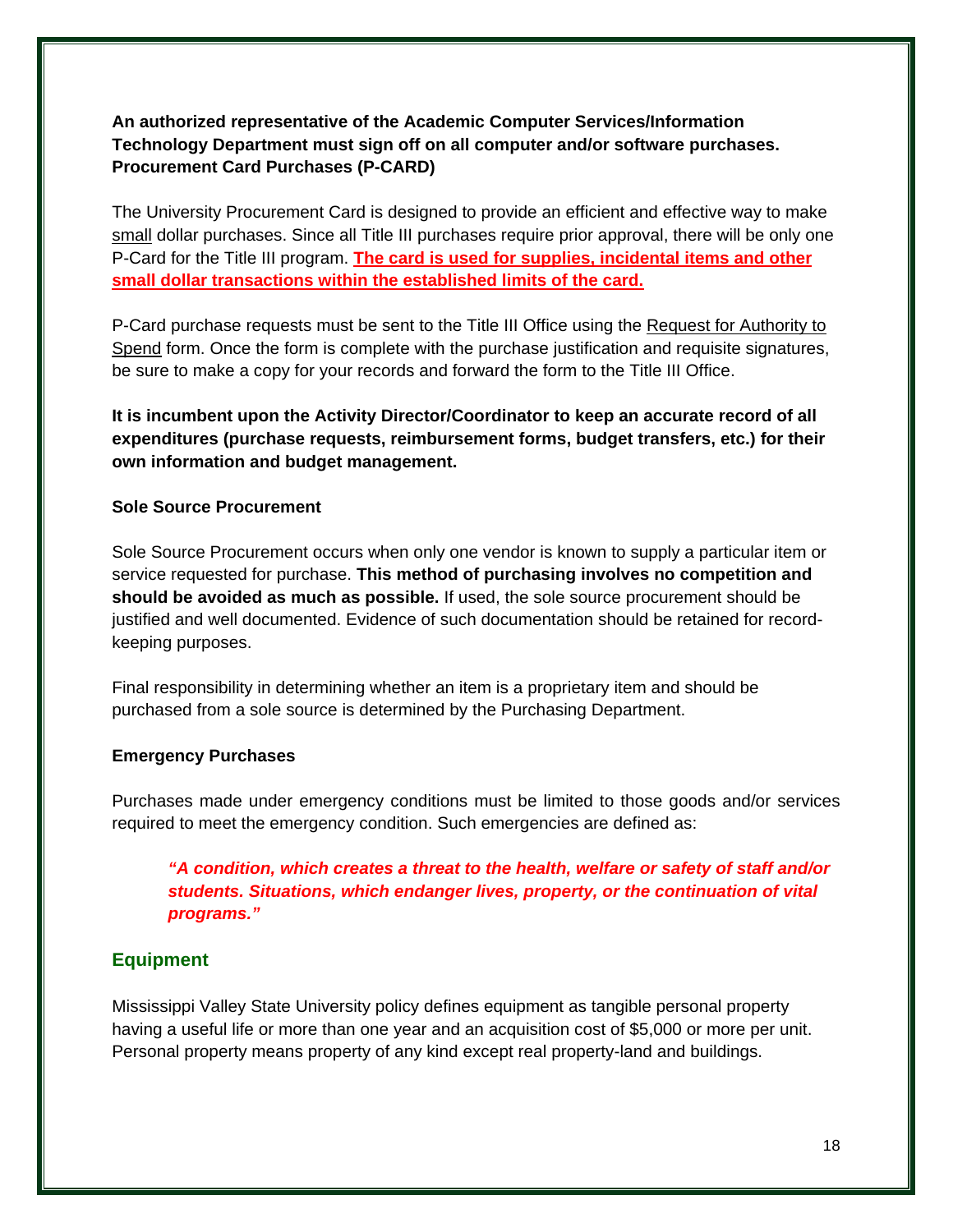**General purpose equipment, such as office equipment and furnishing, heating and cooling units requires prior approval from the US Department of Education. Special purpose equipment costing more than \$5,000 requires advance approval.**

The recipient shall use the equipment in the Activity for which it was acquired as long as needed, whether or not the Activity continues to be supported by Title III funding. When no longer needed for the original intent, the Activity Director shall notify the Title III Office for appropriate disposition of the equipment.

# <span id="page-18-0"></span>**Equipment Management Requirements (EDGAR 74.34/80.32)**

Procedures for managing equipment (including replacement equipment) until transfer, replacement, or disposition takes place shall, as a minimum, meet the following requirements:

- [Property Records](http://www.mvsu.edu/images/admin/spotedit/attach/366/PROGRAM_INVENTORY-Revised.doc) shall be maintained accurately. Retention and access requirements for these records are explained in Subpart D of the Department of Education General Administrative Regulations (EDGAR). For each item of equipment, the records shall include:
	- o A description of the equipment, including the manufacturer's model
	- o number, if any:
	- o An identification number;
	- o Identification of the grant under which the recipient acquired the
	- o equipment;
	- $\circ$  The information needed to calculate the Federal share of the equipment;
	- o Acquisition date and unit acquisition cost;
	- $\circ$  Location, use, and condition of the equipment and the date the information was reported;
	- o All pertinent information of the ultimate transfer, replacement, or disposition of the equipment

**A physical inventory of equipment shall be taken annually and the results reconciled with the property records to ascertain the existence, current utilization, and continued need for the equipment.** A statistical sampling basis is acceptable. Any differences between quantities determined by the physical inspection and those shown in the accounting records shall be investigated to determine the cause of the differences.

- A control system (including identifying marks) shall be in effect to ensure adequate safeguards to prevent loss, damage, or theft of the equipment. Any loss, damage, or theft of equipment shall be investigated and fully documented.
- Adequate maintenance procedures shall be implemented to keep the equipment in good condition.
- Although there is no requirement for accountability for supplies similar to that for equipment, the Activity Director/Coordinator is expected to maintain those records necessary to support the purchase-receipts and proper charge of supplies in accordance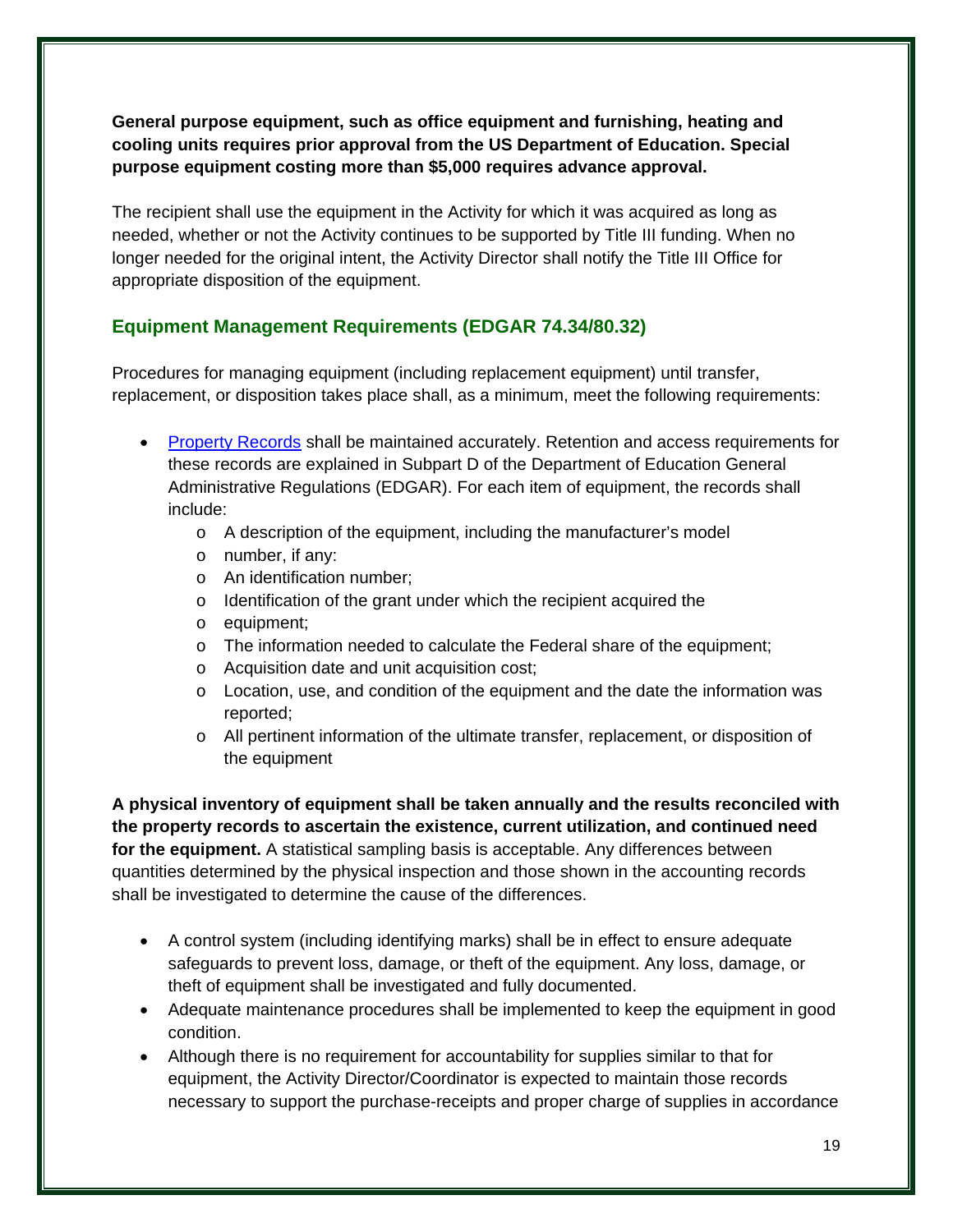with good management practice. **Personal computers, laptops and other items at the Title III Director's discretion will continue to be inventoried.**

• Where equipment is to be sold, the Federal Government has a right to part or all of the proceeds. Under no circumstances should equipment procured with Title III funds be sold without the written permission of the Title III Director.

**Equipment is approved for use in the achievement of goals of each Activity and should be moved only if the Activity is being moved to different quarters at the University, or the equipment is required for use in another department attached to the University. The Title III Administration must be notified prior to the relocation of any equipment and/or furniture items.**

# <span id="page-19-0"></span>**Supplies**

"Supplies" mean all tangible personal property other than equipment.

- Grantees should purchase supplies from Title III funds only in amounts reasonably expected to be required for the performance of grant activities.
- Supplies should be procured on a timely basis to reflect use of supplies during the period of grant support.
- Although there is no requirement for accountability for supplies similar to that for equipment, the grantee is expected to maintain records that support the purchase, receipt, and proper charging of supplies in accordance with good management practices.

# <span id="page-19-1"></span>**Contracts**

Costs associated with payments to cooperating institutions or agencies are defined as contract costs. **Payments to independent consultants are not included under this classification. Independent consultants are to fall under the "Other" category.** 

# <span id="page-19-2"></span>**Other Expenses**

Direct costs for items, which are not covered in any of the previously mentioned classifications include: training stipends, communications, transportation (freight, parcel post, etc. not covered in vendor purchase price) equipment rental, computer use charges, software, registration fees, summer employment stipends, and consultant fees and expenses. These items will be included in the "Other" section on the budget narrative.

# <span id="page-19-3"></span>**Independent Consulting Services**

Consultants may be engaged to assist in Activities only as described in the Activity budget and with prior approval from the Title III Director. Consultants are normally used either as workshop presenters or as experts who provide advice and/or service. Information regarding the need for a consultant must be provided on the [Memorandum of Agreement \(MOA\)](http://www.mvsu.edu/images/admin/spotedit/attach/392/MOA_Revised_2-25-13.pdf) form. Activity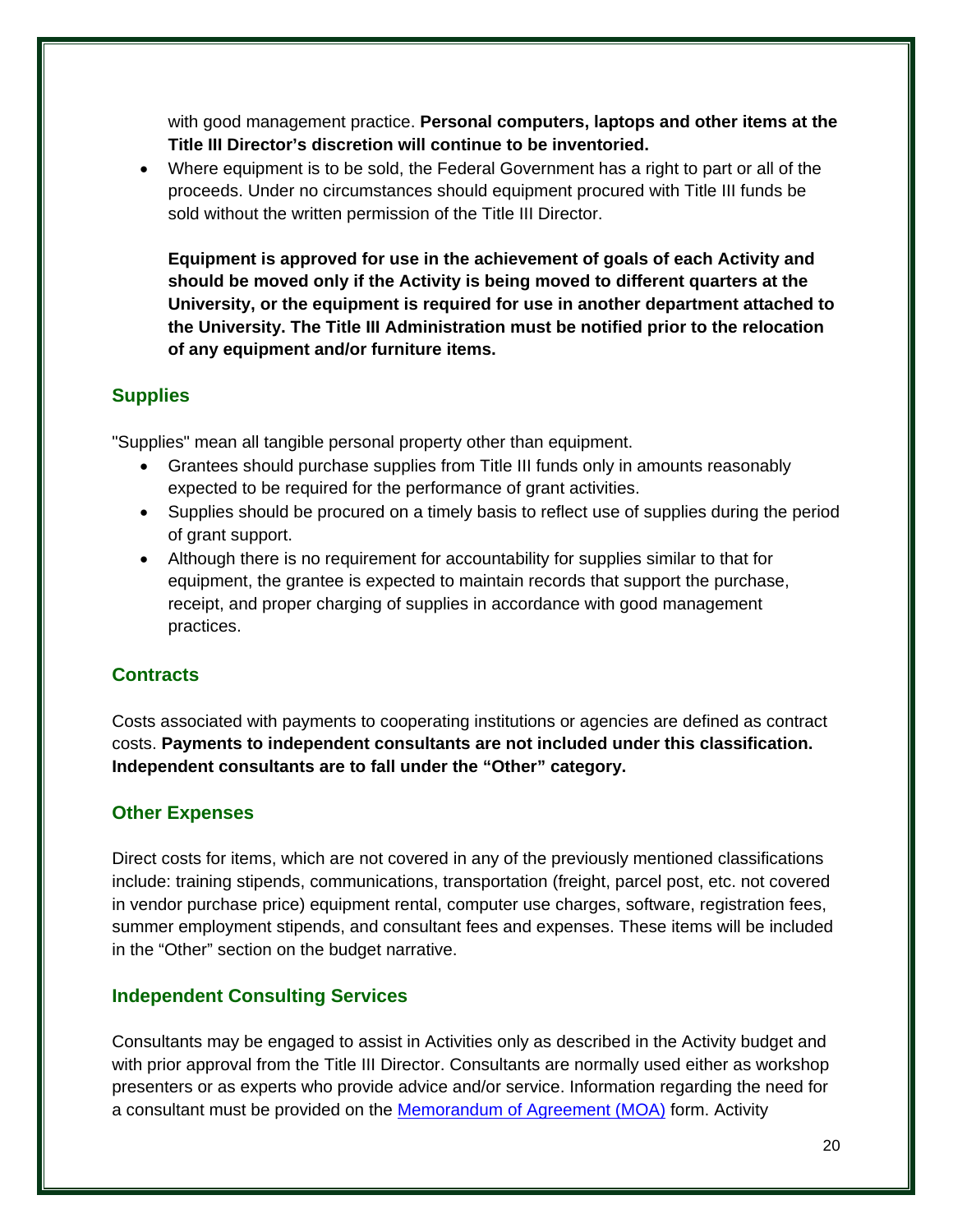Directors/Coordinators may not hire independent consultants to perform tasks included in the approved Title III work program unless:

- there is a need in the project for the services of that individual; and
- the Activity Director/Coordinator cannot meet that need by using an employee rather than an independent consultant.

After the Memorandum of Agreement (MOA) form has been signed by the Title III Director and approved by the President or his/her designee, a [Remittance Voucher](http://www.mvsu.edu/images/admin/spotedit/attach/392/REMIITANCE_VOUCHER_2-13.pdf) form should be submitted by the Activity Director/Coordinator for payment. An invoice must be provided after services have been submitted to the Title III Office to receive payment.

If the service provided was advice, the scope of this should be carefully documented with a written report from the consultant indicating his/her findings and attached to the Remittance Voucher form. When a consultant is engaged to provide on-campus training, (workshops, seminars, etc.) documentation of this effort in the form of a program outline and evaluation of the program by participants must be attached to the Remittance Voucher form.

Payment will be made only after documentation of services has been received and approved by the Activity Director/Coordinator and Title III Director. Travel-related expenses can be paid to a consultant upon request from the Activity Director/Coordinator with appropriate documentation, but these costs must be included on the Memorandum of Agreement (MOA) form.

When budgets contain approval for contracted services with an organization (this approval appears in the contract line item of the Activity budgets), negotiation of the contract must be channeled through the Title III Director's office to ensure compliance with federal regulations covering such service. Specifically, the use of consultants should adhere to the following guidelines:

- The services of consultants and any arrangements associated with their visit will be cleared in advance with the Title III Director to ensure that the purpose of the consultation is in line with the approved plan for the activity and that funds are available.
- *The MOA form must be completed and signed by all appropriate parties and the consultant prior to the performance of any services***.**
- All rules and regulations that apply to travel by University personnel also apply to travel by consultants.
- Request for a consultant's check must be accompanied with appropriate documentation (receipts, and/or statement of work performed).

**Reimbursement for expenses incurred in entertainment or extending hospitality to consultants is prohibited by Federal regulations.**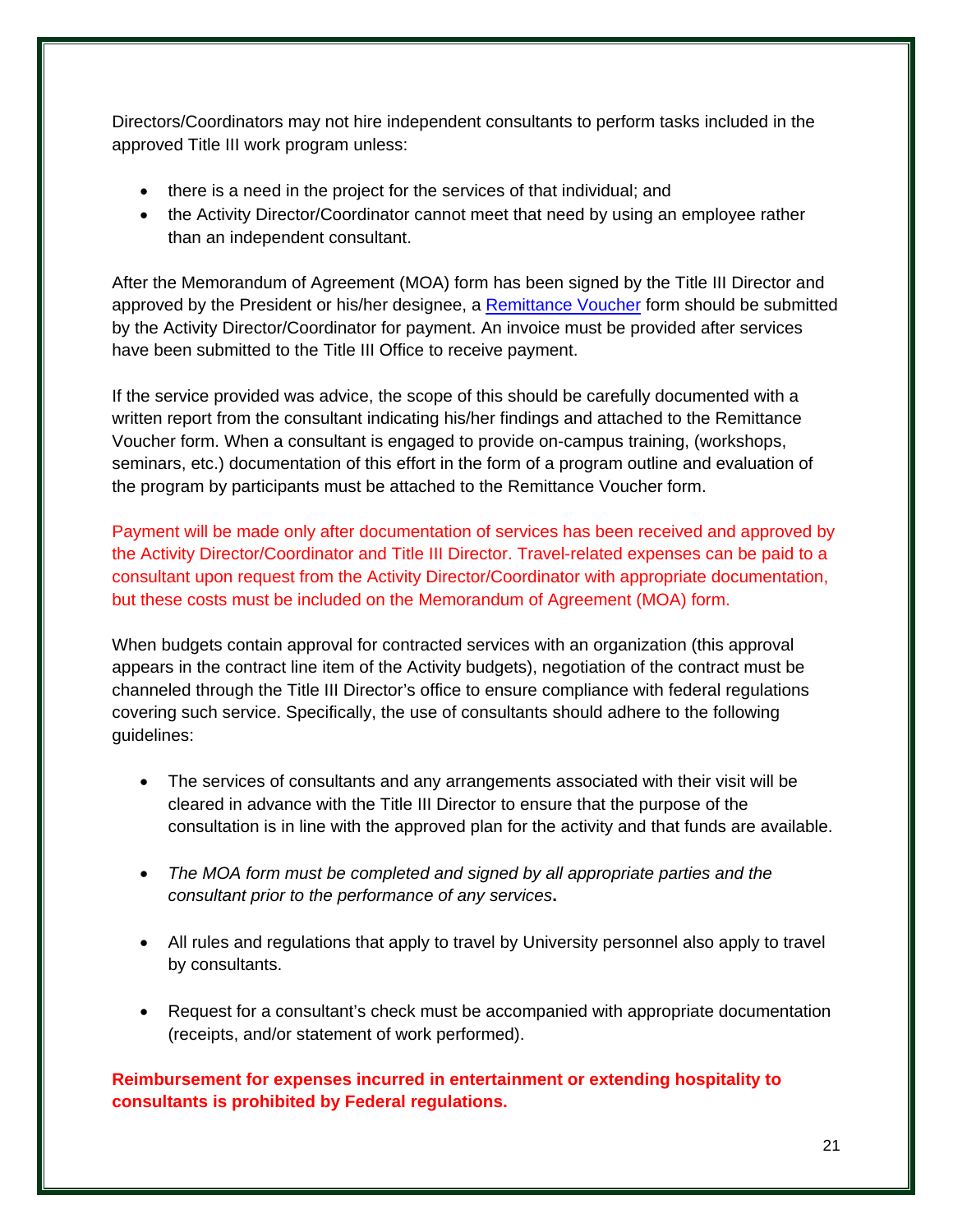Employees of Mississippi Valley State University may not be paid a consultant's fee except in unusual circumstances, and only if:

- the work performed is in addition to his/her regular departmental work load; and
- the consultant's fee is across departmental lines or the consultation involves a separate or remote operation.

## <span id="page-21-0"></span>**Publications**

Activity Directors/Coordinators may, subject to internal institutional policies and to any specific requirements that apply to the Title III grant, decide the format and content of the project materials that he/she publishes or arranges to have published.

• Activity Directors/Coordinators shall ensure that any publication that contains Title III project content contains the following statements:

*The contents of this (insert type of publication) were developed under a grant from the Department of Education. However, those contents do not necessarily represent the policy of the Department of Education and you should not assume endorsement by the Federal Government."*

[Return to Table of Contents](#page-1-0)

# <span id="page-21-1"></span>**TRAVEL POLICIES AND PROCEDURES**

Title III grant regulations require specific documentation of all travel funded by the Title III Program. Approved travel is identified in the original grant application. Any requests for changes in the approved budgets must be submitted to the Title III Director and authorized before change is implemented.

# **Travel Eligibility (Faculty/Staff Development)**

- Faculty and staff members, as defined in the development activity are eligible to apply for Title III travel funds. Faculty and staff must not be on temporary status.
- No more than two (2) faculty/staff members may travel from any one department for a faculty/staff development opportunity on the same date, place and time.
- Except under special circumstances, administrators are not eligible for travel using Title III funds. Administrators are defined as presidents, vice presidents, and associate/assistant vice presidents.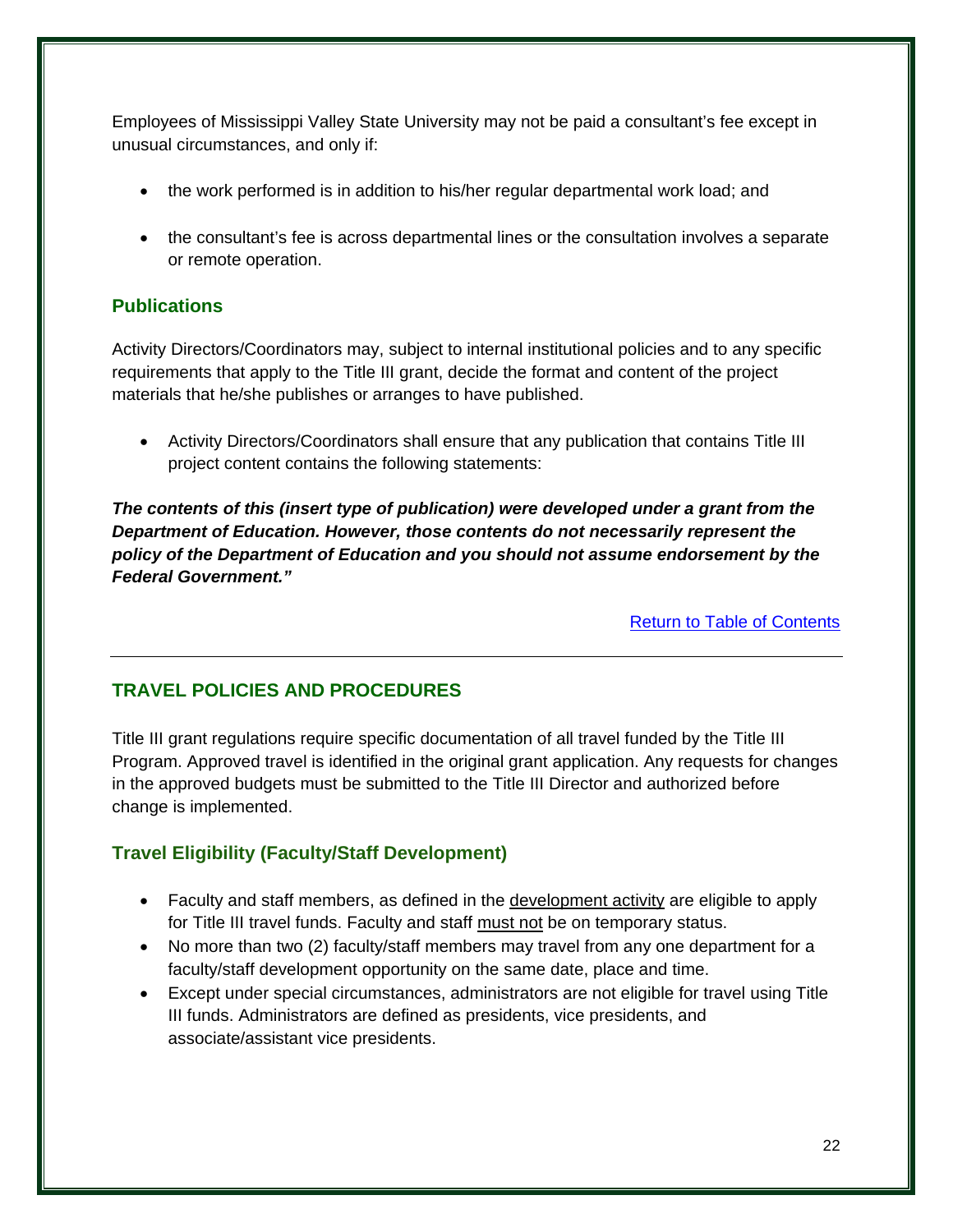Priority will be given to faculty or staff members who have not attended a conference within the previous two years. The determination for significance of travel will be made based on the following:

- Direct service to the institution (how will the training be used to strengthen the institution),
- Institutional critical need areas (will the training address a major institutional challenge identified in the Title III project), and
- A connection to the institution's strategic plan

Necessary expenses for lodging, meals and transportation are allowable and paid in accordance with existing University policy. Receipts are required in accordance with University policy. Prior approval is required for vehicle rental.

# **Travel Request Procedures**

**Prior approval is required for all travel. While the Title III Office will process authorized travel requests as expeditiously as possible, such requests must be submitted at least ten (10) working days in advance of the travel.**

## **Pre-Travel**

- $\triangleright$  Complete a [Travel Request Form](http://www.mvsu.edu/images/admin/spotedit/attach/392/TRAVEL_REQUEST_FORM_1-30-13.pdf) . This form must be signed by the Activity Director/Coordinator and countersigned by the University reporting supervisor prior to submitting to the Title III Office.
- Somplete the Title III [Pre-Travel Form](http://www.mvsu.edu/images/admin/spotedit/attach/366/Pre-Travel_Form.docx) , with the exception of the Faculty/Staff Development activity.
- $\triangleright$  Attach pertinent information/details regarding travel to justify the expenditure of funds (e.g., agenda).
- $\triangleright$  Once all appropriate signatures are affixed, forward documentation to the Title III Office. Upon approval by the Title III Director, the forms will then be forwarded to the Office of Business and Finance for processing. Reason(s) for denial will be given if request is not approved.

# **Post-Travel and Expense Processing**

Within ten (10) working days after return from travel, travelers must:

**►** Complete the [Travel Expense Voucher.](http://www.mvsu.edu/images/admin/spotedit/attach/392/TRAVEL_EXPENSE_VOUCHER.pdf)

## **Attach the following receipts/items to the form:**

- $\checkmark$  [Trip Report](http://www.mvsu.edu/images/admin/spotedit/attach/366/Trip_Report_Form_Revised_3-13.docx)
- $\checkmark$  Lodging bill
- $\checkmark$  Parking, tolls, and other miscellaneous receipts of expenses associated with traveling; meal and gas receipts are not required.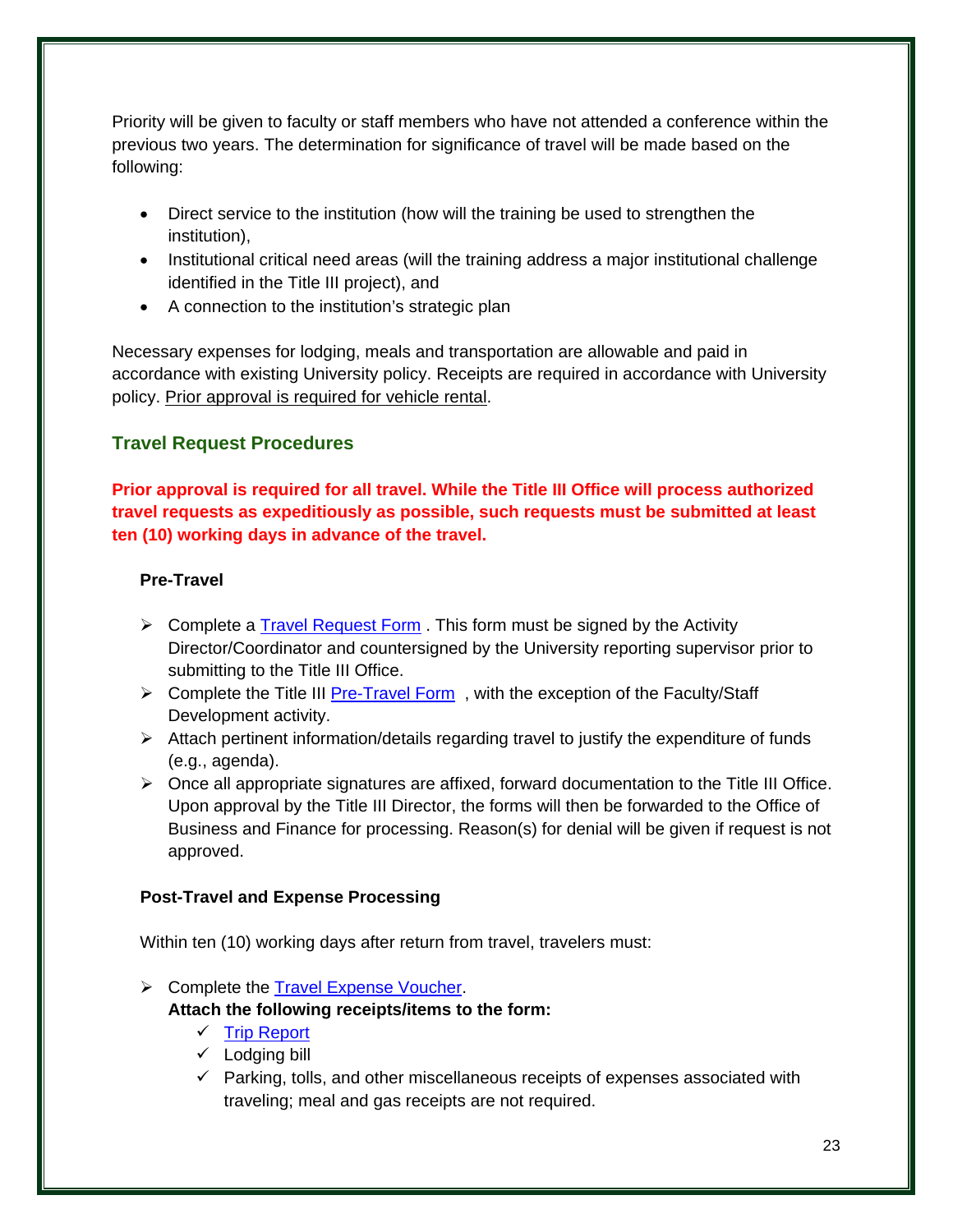- $\checkmark$  Copy of program, agenda, letter of invitation or other documentation stating purpose of trip and justification for unusual expenses
- $\triangleright$  Attach the pink copy of the Travel Request Form previously submitted along with supporting documents.
- $\triangleright$  Secure the appropriate signatures and forward all forms and supporting documentation to the Title III Office for processing.

Allowable expenses will be paid in accordance with existing University policy. Additionally, receipts are required in accordance with University policy.

## **International Travel**

As a general rule, international travel may not be allowed under Title III; however, in rare cases, such travel may be approved on a case-by-case basis with approval by the President **and** the Department of Education.

#### [Return to Table of Contents](#page-1-0)

# <span id="page-23-0"></span>**CARRYOVER FUNDING**

At the end of each grant year (September 30), unexpended funds are "carried over" to the next fiscal year. These funds are made available for projects that are consistent with the theme of the University's Title III program. Requests for use of these funds must be consistent with the allowable uses of Title III funding, as established in Section 323 (a) of the Higher Education Act of 1965, Part B – Strengthening Historically Black Colleges and Universities.

Please use the model below to develop a proposal for the use of Title III carryover funds.

**Specific Request:** To utilize \$ **Example 1** in Title III carryover funds to provide, upgrade, offer, etc. (One (1) paragraph summary description)

**Description of Activity**: Provide a more detailed, but concise description of the need and activities/purchases/improvements to meet the need. Please do not exceed one full page.

**Outcomes and Timeline:** Provide specific, measurable outcomes, benchmarks, etc.

**Proposed Budget:** Not all projects will include all cost categories; utilize only applicable line items.

- **Personnel**
- Fringe
- Travel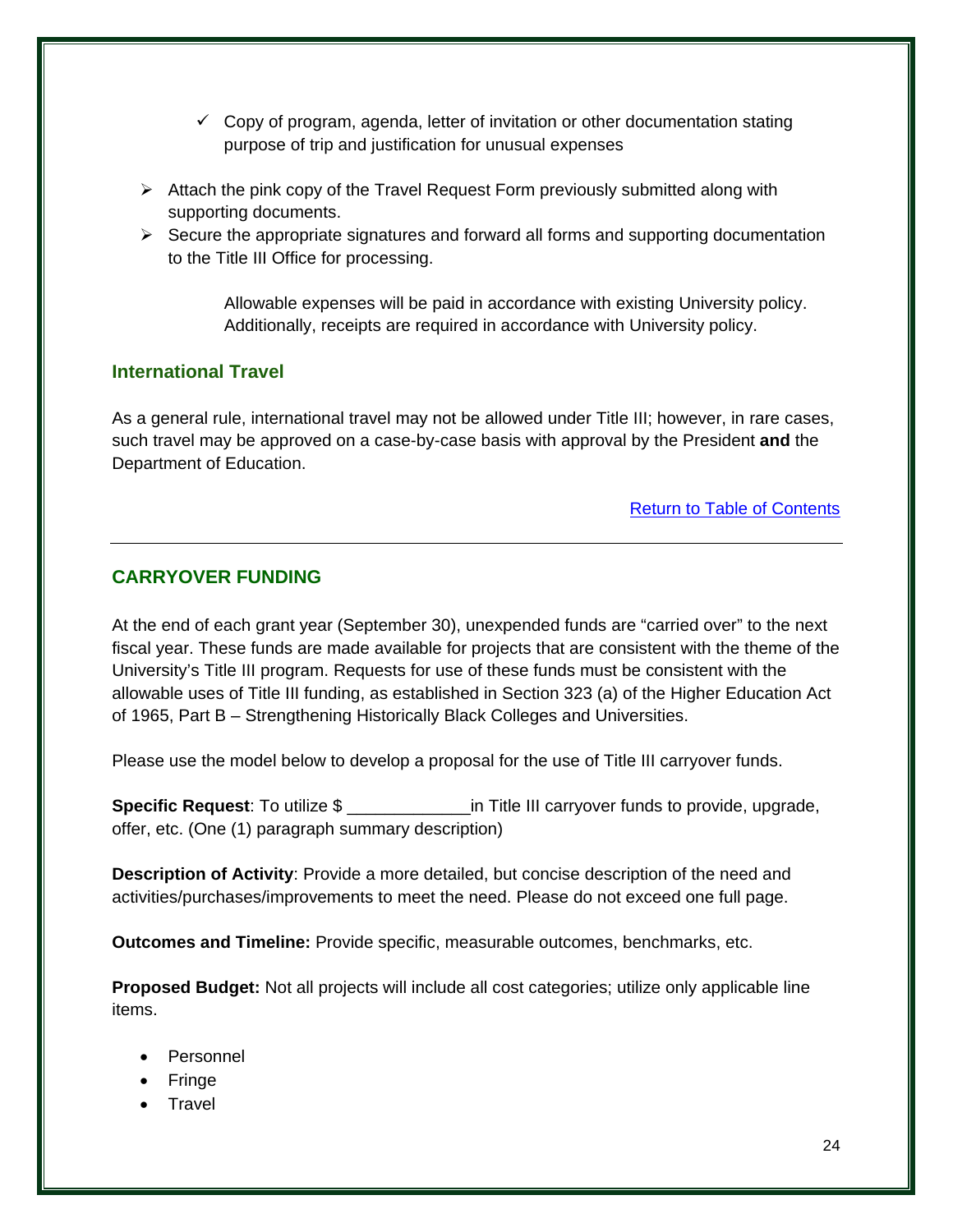- Equipment
- Contractual
- Construction/Renovation
- Supplies
- Other
- Budget Justification: Provide detail on budget categories, including names of individuals to be paid, time committed to the project, lists of equipment, need for travel and consulting services, etc.

# <span id="page-24-0"></span>**PROGRAM ACCOUNTABILITY AND EVALUATION**

- *Coordination:* Each project shall be developed so as to be in coordination, to the extent feasible, with other programs at the University with similar educational purposes. Such coordination shall continue during the period in which such project remains in effect.
- *Evaluation:* Each project shall include procedures for effective evaluation of the extent to which project objectives are being met.
- *Site Visit***:** Site visits will be made by representatives of the Department of Education to: (a) review program accomplishment and management control systems, and (b) provide such technical assistance as may be required.
- *Monitoring by Recipients***:** Recipients shall constantly monitor the performance under federally supported Activities to assure that adequate progress is being made toward achieving the goals of the Activity. This review shall be made for each function or Activity as set forth in the approved grant application or contract document.
- *Records Related to Grant Funds***:** A grantee shall keep records that fully show: (a) the amount of funds under the grant; (b) how the grantee uses the funds; (c) the total cost of the project; (d) the share of the cost provided from other sources.
- *Records Related to Compliance:* A grantee shall keep records to show its compliance with program requirements.
- *Records Related to Performance:* A grantee shall keep records to identify significant project experiences and results and use the records to (a) determine progress in accomplishing project objectives; and (b) revise those objectives, if necessary.
- **Records Retention Period:** Unless a longer period is required under 34 CFR part 74, a grantee shall retain records for five (5) years after the completion of the Activity for which it uses grant funds.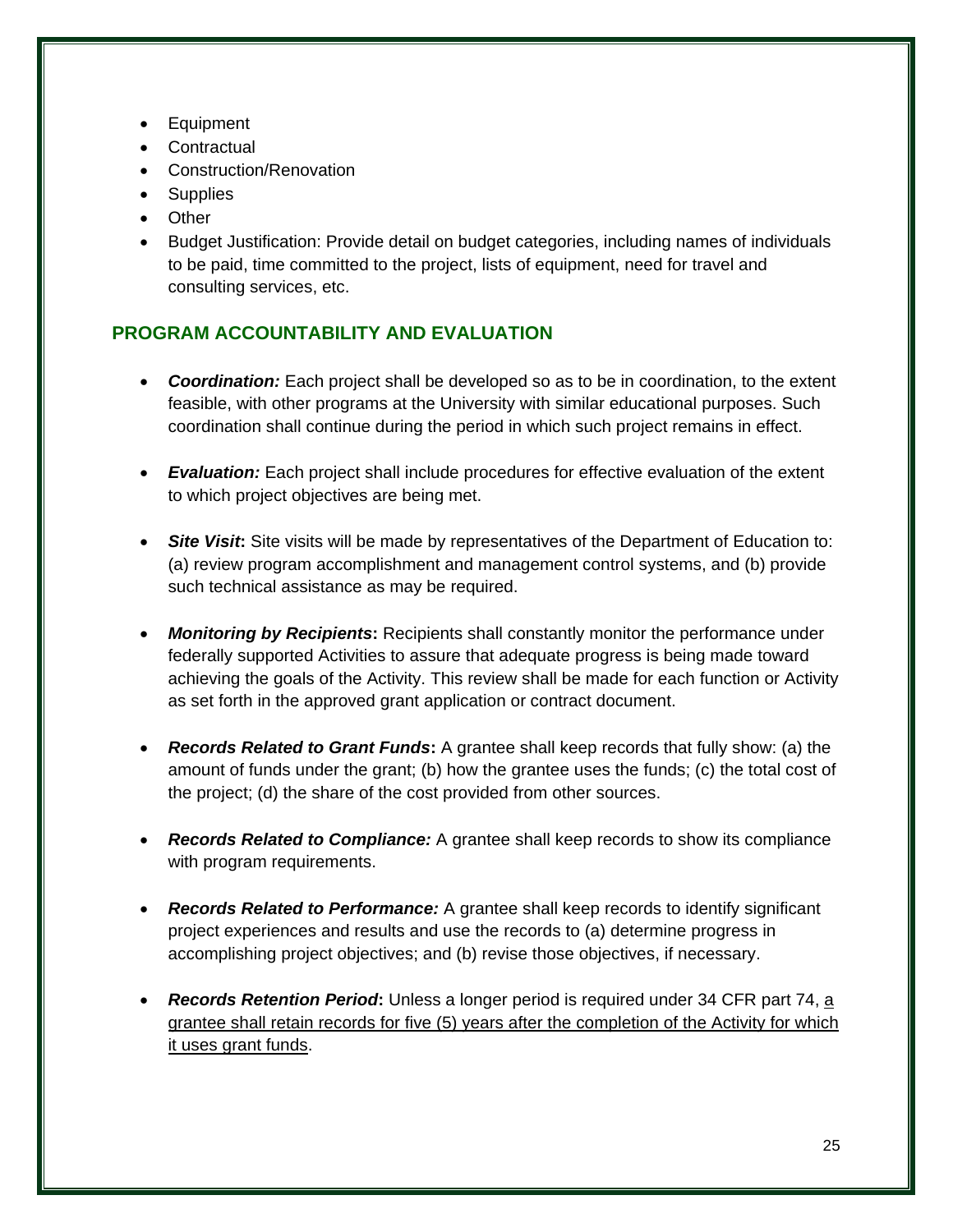- *Unexpended Funds***:** In the event that the amounts previously awarded have not been obligated pursuant to the approved project and in the judgment of the Secretary, will not be obligated for such purposes, the Secretary may upon notice to the recipient, reduce the amount of the grant or contract to an amount consistent with the recipient's needs pursuant to regulations regarding termination and suspension for cause.
- *Termination and Suspension for Cause***:** Assistance under any Federal program to which this part is applicable may be terminated in whole or part if the Secretary determines, after affording the recipient reasonable notice and an opportunity to be heard, that the recipient has failed to carry out its approved project proposal in accordance with the applicable law and the terms of such assistance, or has otherwise failed to comply with the law, regulations, assurance, term or condition of the grant or contract.

#### **Monitoring**

The Title III office monitors all activities that receive Title III funds, and utilizes a variety of mechanisms to ensure that programmatic objectives are realized and budgeted dollars are spent within the timeframe allotted. These mechanisms include:

- 1) Monitoring of project expenditures in comparison to stated objectives and time lines;
- 2) Utilizing quarterly performance reports to monitor progress on objectives and specific tasks as stated in the project descriptions submitted to the Title III office;
- 3) Systematic consultation with activity directors to identify issues that result in slow or excessive expenditure rates or delays in meeting programmatic objectives;
- 4) Scheduled semi-annual or annually site visits with activity directors to assess progress; and
- 5) Meetings with the President and all activity directors to discuss project status, accomplishments, and barriers to successful realization of objectives.

[Return to Table of Contents](#page-1-0)

# **DEPARTMENT OF EDUCATION REPORTING REQUIREMENTS**

The Department of Education requires the University to maintain records that show the amount of funds awarded under each grant; how the spending of funds relates to the overall effectiveness of the institution; how the grant funds were used; the total scope of the project and other records to aid in facilitating an effective audit. The University must keep records that demonstrate compliance with program requirements and records that show significant project expenses.

#### **Applications for Continued Funding Under Title III**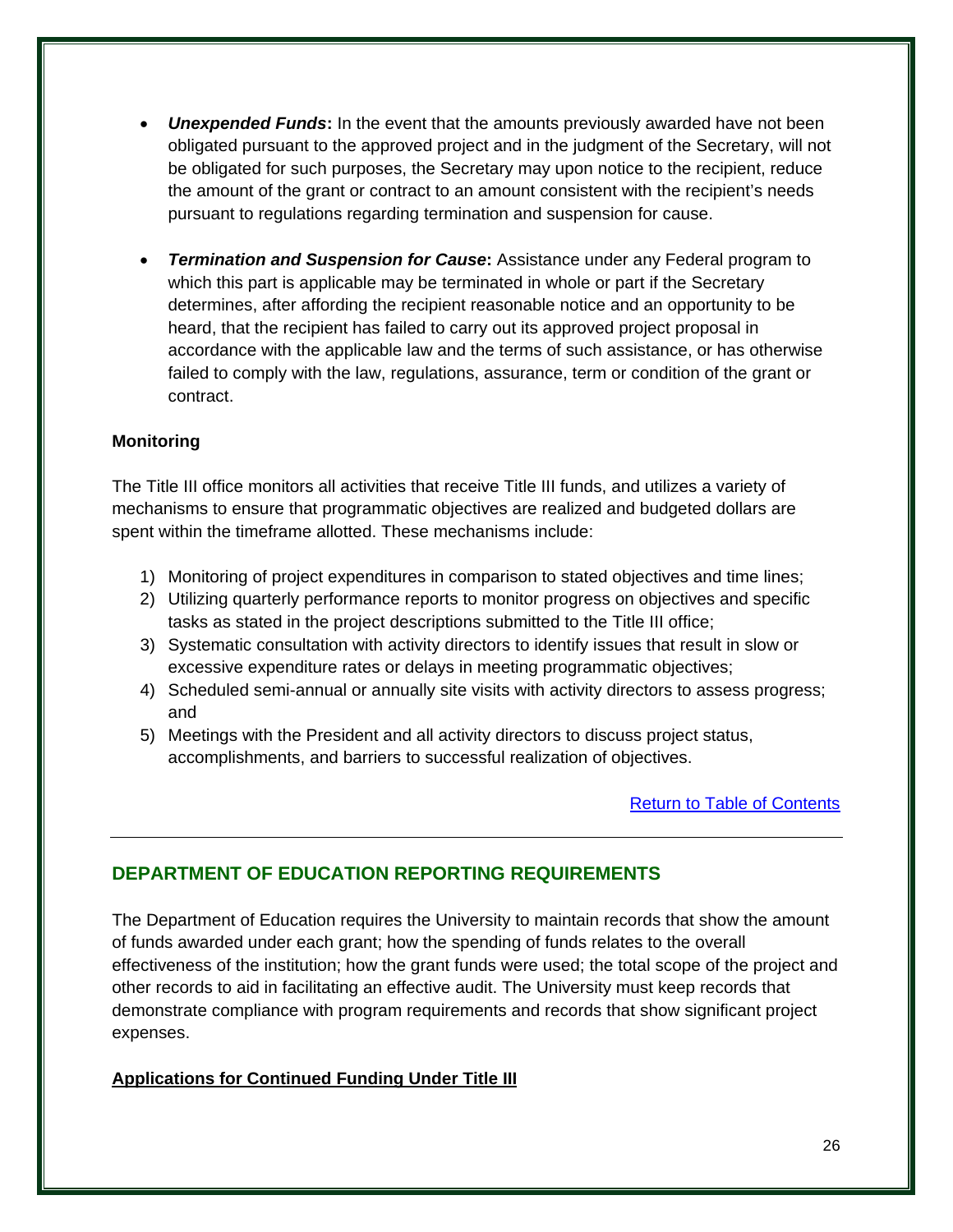Proposed activities, which are approved by University officials for continued funding under Title III, must submit an application during the Spring Semester of the year currently funded, which provides the following information:

- An Activity Narrative: The activity narrative for continuing activities will be composed of the parts that are described in the following paragraphs.
- *Activity Objectives for the Next Budget Period:* Objectives for the next year should be included and must be described in clear, concise measurable terms. These objectives must include the attainment measurement in quantitative terms.
- *An Evaluation Plan:* The evaluation plan must provide a detailed assessment of the implementation strategies and quantifiable evidence of the attainment of the objectives for each Activity for each grant year.
- *An Activity Budget:* All budgeted items are to be reflected in the format provided by the Department of Education, including major items such as Personnel, Fringe Benefits, Travel, Equipment, Contractual Services, Student Wages and others that allow the Activity to function as efficiently as intended.
- *A Preliminary Annual Performance Report:* An Annual Performance Report for Activities will be submitted at the end of each year during the month of October and will reflect accomplishments from October 1st of the previous calendar year to September 30th of the current year. This report should describe the activities' accomplishments to date based on the objectives included in the approved budget. If applicable, a description of any modification to the current plan of operation should be included.

# <span id="page-26-0"></span>**Time and Effort Reporting Requirements**

The Department of Education requires the University to document and maintain [Time and Effort](http://www.mvsu.edu/images/admin/spotedit/attach/366/TIME_AND__EFFORT_CERTIFICATION_REPORT_FORM.doc) Certifications on all federally supported employees. Internal procedures have been developed to ensure adherence to this requirement.

- Each Title III-funded employee is required to complete a Time and Effort Certification form indicating his/her activities during the month. The certification form must be verified and signed by the employee and reporting supervisor. Completed Time and Effort Certification forms must be submitted to the Title III Office on the tenth day of the following month. .
- Copies of completed Time and Effort Certification Forms are to be maintained in the Activity files and Title III Office.

#### <span id="page-26-1"></span>**Maintenance of Records**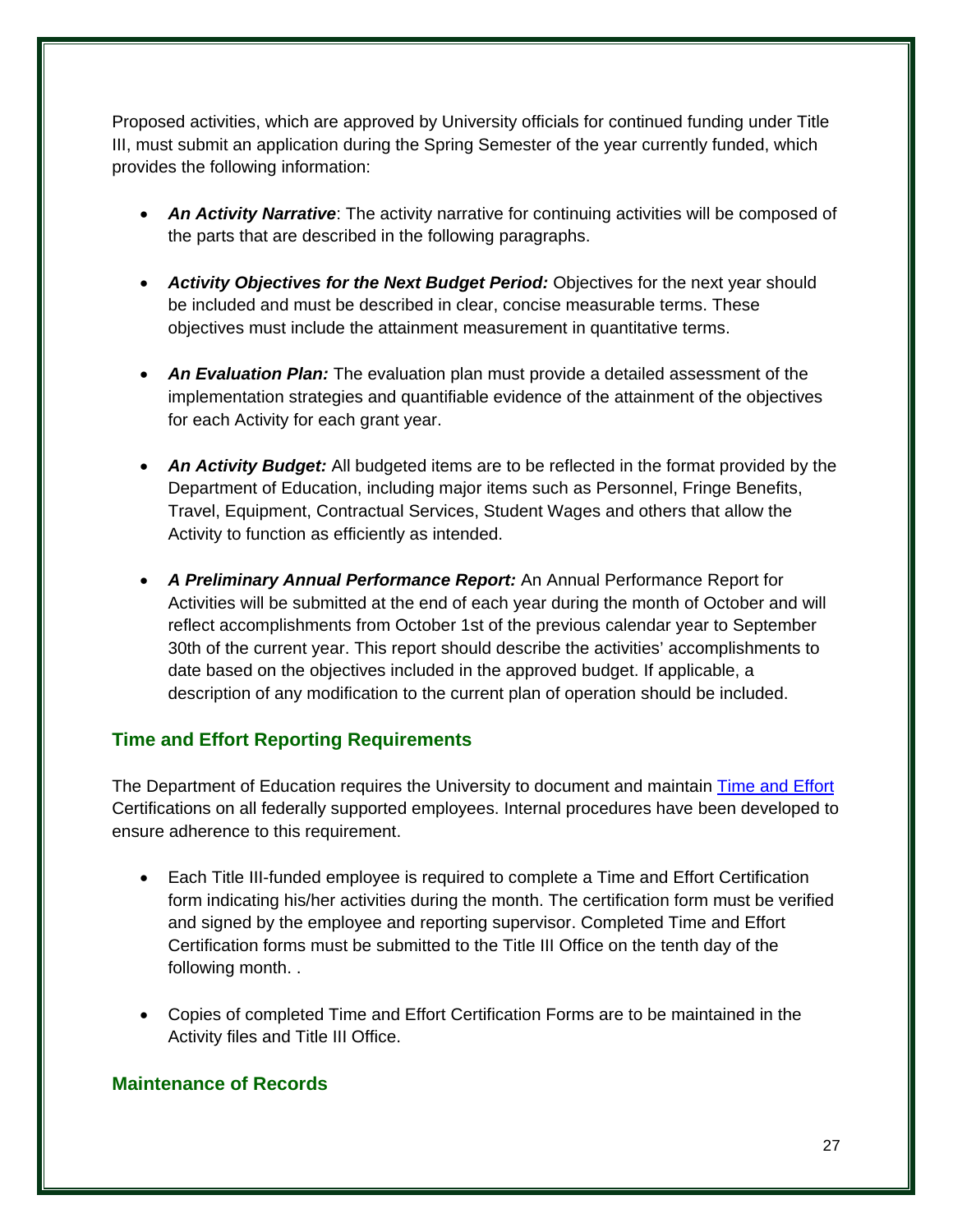Title III Office, Office of Business and Finance, and Activity Directors/Coordinators will maintain records of budgetary expenditures for Title III Activities.

This record keeping will provide up-to-date information relative to the availability of funds and will serve as a cross-reference in the event of contradiction of budget balances maintained in other offices associated with the accounting aspects of the programs.

The Title III Office will provide monthly budget reports to Activity Directors/Coordinators. Activity Directors/Coordinators are expected to maintain records of the actual time spent on activities by personnel in each specific Activity. It is important for the University to document each Title III employee's time and effort in order to meet internal and external audit requirements**.**

*NOTE***: Activity Directors/Coordinators will be held accountable to ensure that personnel funded through Title III comply with this requirement. Failure to comply may result in the suspension of future Title III funding.**

# <span id="page-27-0"></span>**Reports of Progress in Achieving Title III Objectives**

Both internal and external evaluations are management tools used to keep the program focused on annual objectives. EDGAR states that recipients shall monitor the performance of grantsupported activities and report progress according to program requirements. The evaluation should review programmatic progress to assure that positive efforts are being made toward achieving the goals of the grant.

Internal audit evaluations will be carried out through quarterly monitoring reports, annual progress reports and Title III workshops. An external evaluation is recommended annually. The external evaluation will determine progress in achieving the objectives in its approved application, the effectiveness of the project in meeting the purposes of the program, and the effect of projects on the persons directly impacted by the projects.

**Quarterly Progress Reports:** In order to provide systematic documentation of the achievement of objectives for each of the grant Activities, each Activity Director/Coordinator will complete a [Quarterly Progress Report .](http://www.mvsu.edu/images/admin/spotedit/attach/366/Title_III_Quarterly_Progress_Template_New.docx) The report is to be placed on the forms provided by the Title III Office. Copies of the forms are included in this Handbook. Quarterly Performance Reports are due according to the schedule below:

**Report 1 (October 1st - December 31st) January 10th Report 2 (October 1st - March 31st) April 10th (Mid-Year) Report 3 (April 1st - June 30th) July 10th Report 4 (October 1st - September 30th) October 31st (Year-End)**

**FAILURE TO SUBMIT REPORTS BY THE NOTED DUE DATES MAY RESULT IN A TEMPORARY SUSPENSION OF FUNDING OR AN ACTIVITY BECOMING ELIGIBLE FOR CONTINUED TITLE III FUNDING.**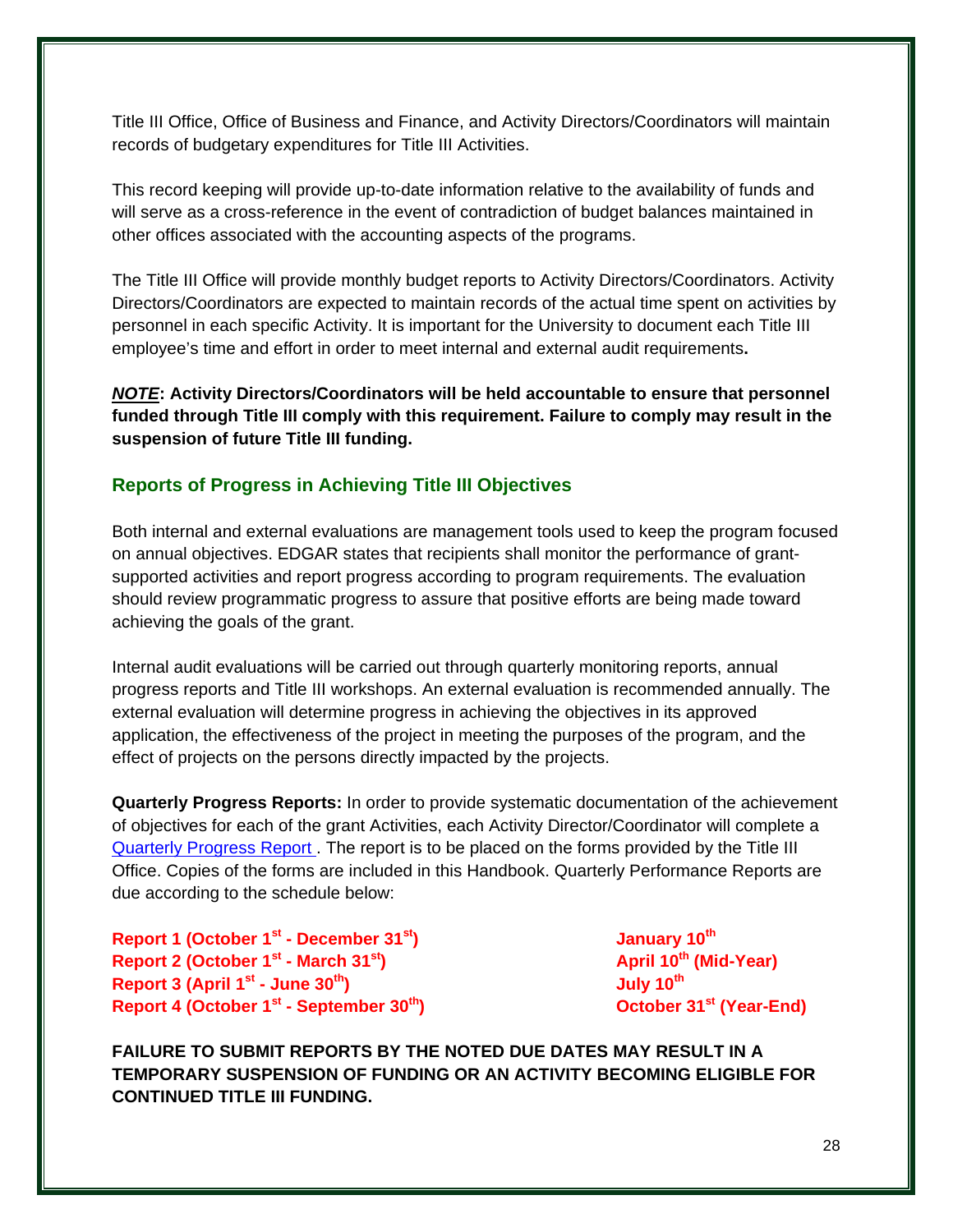**Annual Performance Report:** In addition to the Quarterly Report, each Activity

Director/Coordinator will submit an [Annual Performance Report](http://www.mvsu.edu/images/admin/spotedit/attach/366/Title_III_End_ofthe_Year_Template_New.docx). This report, due no later than October 31st of each year, must provide the necessary information and data to compile the U.S. Department of Education's Annual Performance Report. Specifically, this report should include:

- An Introductory Statement regarding the Activity as it relates to the University at large.
- Completion of relevant process and outcome measures.
- A narrative summary of the status of Activity objectives. In describing the status of activity objectives, consider the institutional impact of the Activity. In this section view the overall impact of the activity to the institution:
	- $\checkmark$  Describe the positive impacts the grant activities are having on other areas of the University.
	- $\checkmark$  Describe any cooperative activities with other units and staff of the University (non-Title III) and/or with other Title III Activities, and indicate their impact on the institution. Include the expertise of non-grant personnel devoted to the project and the activity's institutionalization plan.

# <span id="page-28-0"></span>**External Evaluation**

An independent external evaluator at the discretion of the University President will evaluate the Title III grant, as well as the individual Title III Activities. The evaluator will conduct both a formative and a summative evaluation. Evaluators will look at all aspects of grant activities including a comparison of actual accomplishments to the goals established for the period, documentation of activity progress in meeting measurable objectives, allowability of project expenditures, and the effect of the project in strengthening the overall operation of the University.

[Return to Table of Contents](#page-1-0)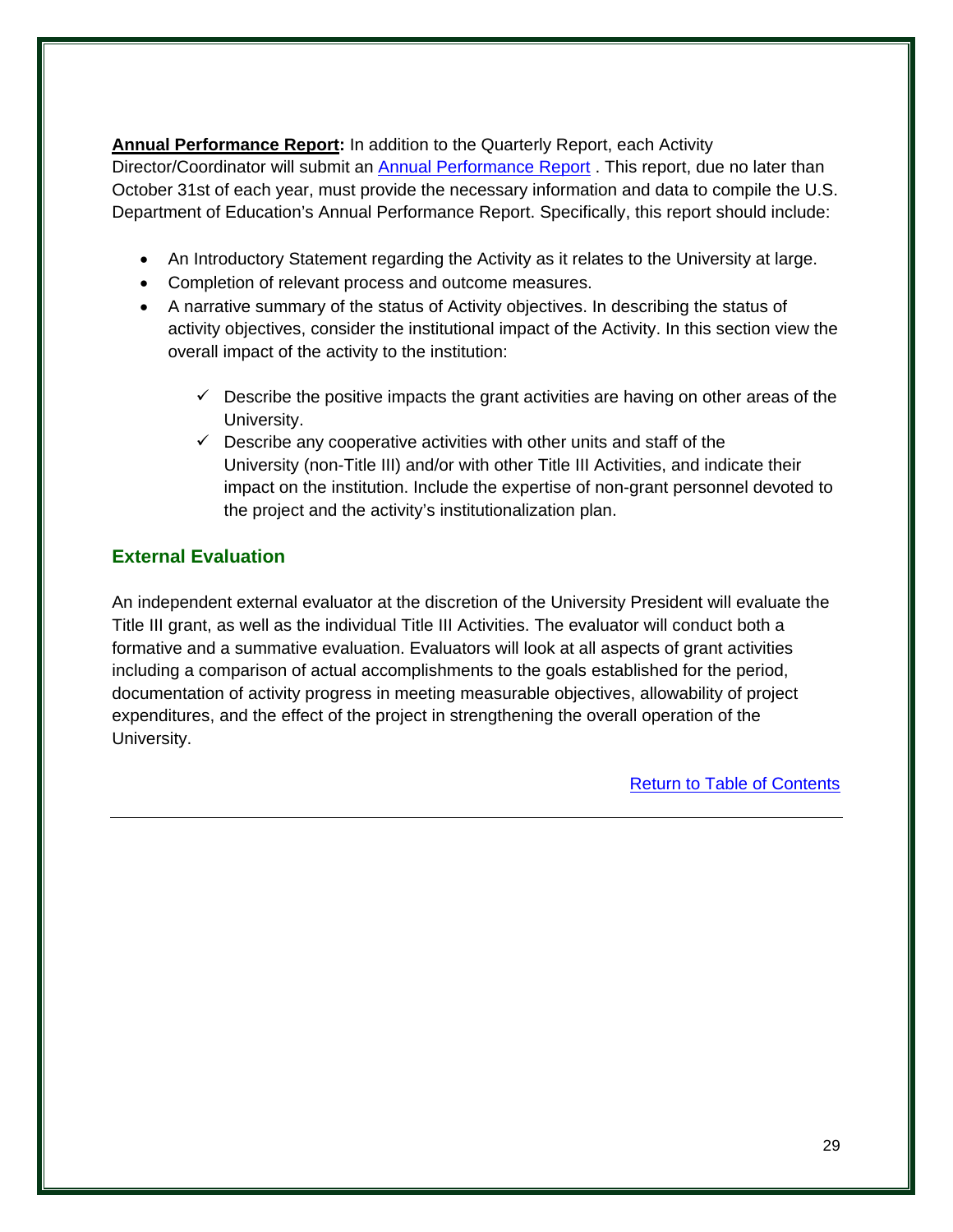# **APPENDIX**

## <span id="page-29-0"></span>**Frequently Asked Questions**

The answers to the following questions are based on provisions contained in the Program Regulations (34CFR 608 and 609).

#### **Q1**: **Should Time and Effort reports be maintained for personnel paid through Title III funded programs if institutional policy does not require such reports?**

**A1**: Yes. Time and Effort Reports are required. Grantees are encouraged to review thoroughly the provisions contained in EDGAR, Part 4, Appendix D, J, 7 for a full description of the standards applied in establishing the allowability of costs for compensation for personal services. These standards indicate that a grantee must maintain documentation to support its payroll distribution systems for charges to the grant for personal services.

#### **Q2**: **Are costs for entertainment and/or speakers allowable under the Title III HBCU program?**

**A2**: Entertainment costs are unallowable by EDGAR (34, CFR 74, Appendix D, 12). However, costs for cultural activities (which may also entertain an audience) that are specifically related to strengthening the academic program and/or to assisting students in successfully completing academic requirements are allowable. Appropriate documentation is needed to ensure compliance: e.g., students' evaluations/reactions to cultural exposures tied to course objectives and required for successful completion of course work or programs of study.

Speakers may also be used to strengthen the academic program and student offerings for successful completion of academic requirements.

In any case, documentation of the relationship to the academic program is required. The limitation of supplanting also applies to these allowable activities.

## **Q3**: **What is the procedure for submitting requests for revisions and transfers of funds under the new legislation?**

**A3**: The new legislation did not change the procedures. The requests should be addressed to the Title III Director. The Title III Director communicates all requests to the Department of Education Program Officers. The grantee must justify the reason(s) for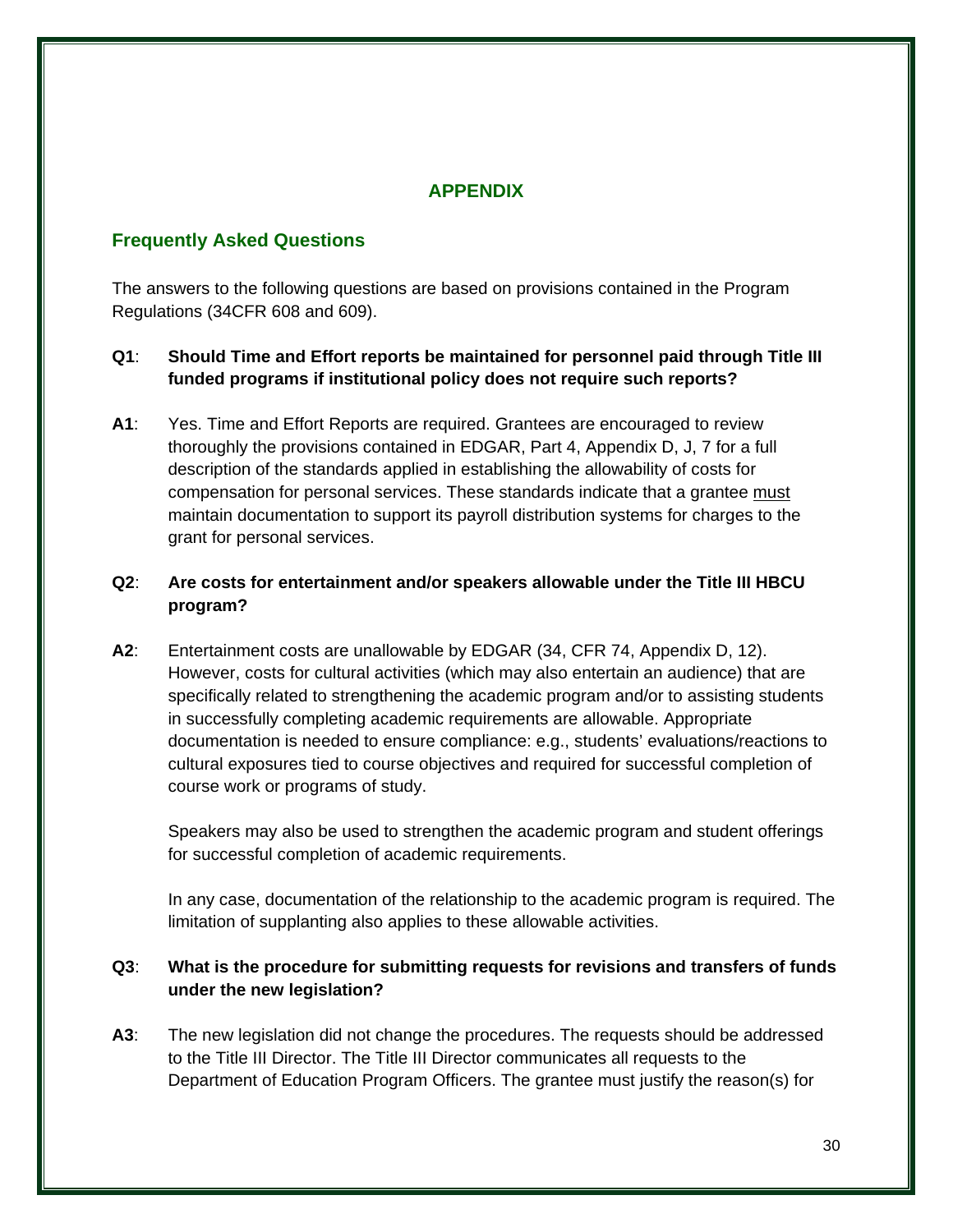the change and the appropriate budget breakdown associated with it. The request should be submitted at least 30 days prior to the requested effective date.

## **Q4**: **Can students be paid out of Title III/HBCU funds to perform needed project tasks?**

**A4**: There is no specific statutory or regulatory guidance on payment to students to perform project tasks. However, the EDGAR regulations stipulate that costs shall be reasonable and consistent with established institutional policies and practices applicable to the work of the institution generally (34 CFR 74, Appendix D, C, 2). Student employment must be justified and necessary to meet activity objectives, like all proposed costs. Student employment should also be based on appropriate selection criteria and qualifications to carry out project tasks, if requested for Title III approval.

#### **Q5**: **What budget revision and programmatic changes require prior approval?**

**A5**: The following budget revisions require prior written approval: (1) to transfer amounts budgeted for student support (tuition/stipends/fees): (2) to establish new line items: and (3) if a grant provides support for both construction and non-construction work, prior approval is required before any budget transfers between the two types of work can occur.

EDGAR 74.103 requires prior approval for the following programmatic changes: (1) changes to project scope or objectives: (2) changes in key personnel: and (3) to continue the project for more than three (3) months without the direction of a project director.

## **Q6**: **What is meant by financial and compliance audit?**

**A6**: When an approved recipient accepts funds under federally assisted programs, the recipient assumes the responsibility for carrying out the programs efficiently, economically, and effectively as well as assuming responsibility for auditing financial operations.

The financial and compliance audits are those which, at a minimum, examine the recipient's systems of internal control, which ensures compliance with laws and regulations affecting the expenditure of funds, financial transactions and accounts, and financial statements and reports of the recipient's organization.

The U.S. General Accounting office has published a booklet titled, *Guidelines for Financial and Compliance Audits of the Federally Assisted Programs*. This booklet may be obtained from the Superintendent of Documents, U.S. Government Printing office. The Department of Education does not stock this document for distribution.

# **Q6**: **Are Title III funds allowed to purchase promotional items?**